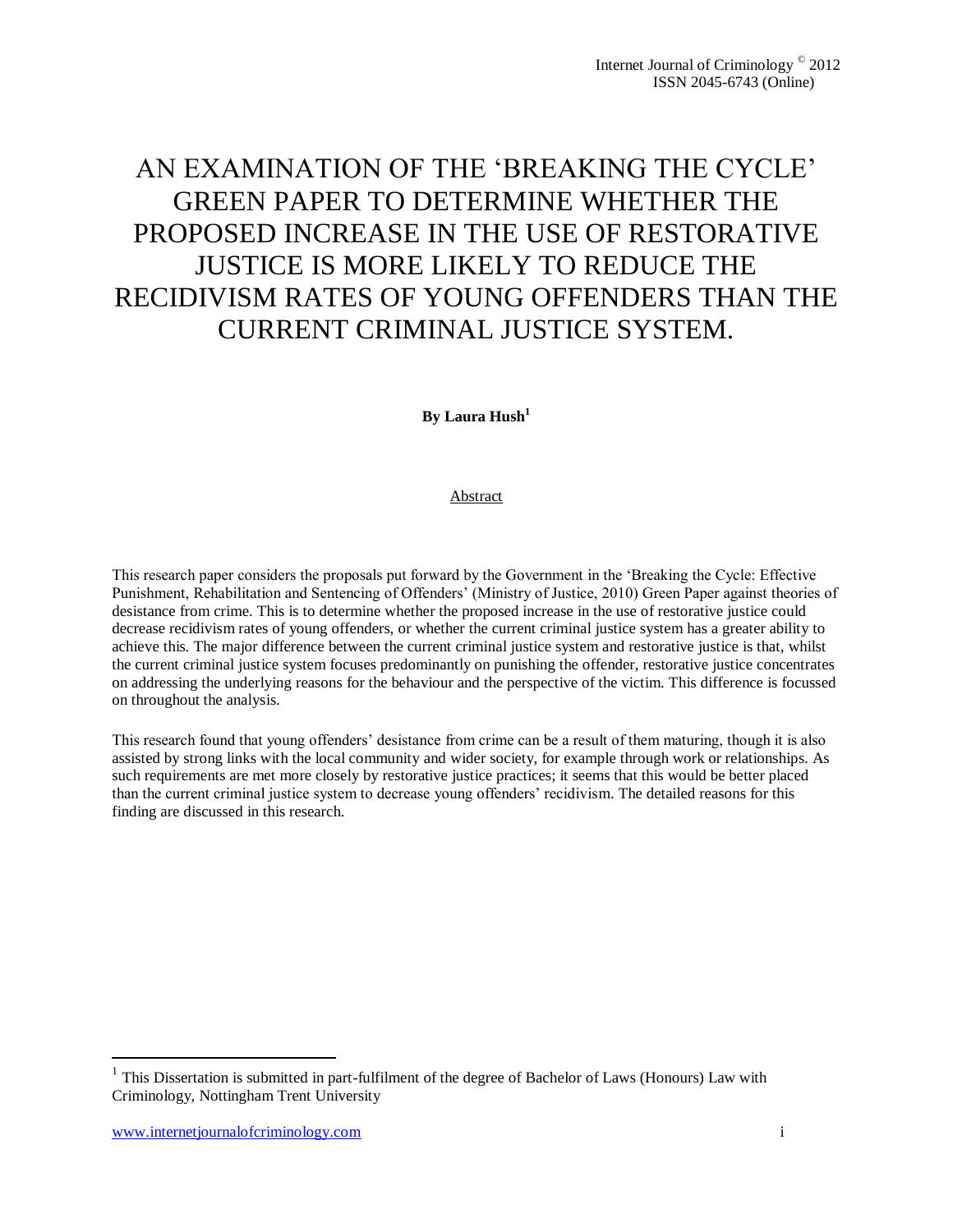## **Contents**

| Acknowledgements | $\ddotsc$ |
|------------------|-----------|
|                  |           |

|                                                                                | 3  |
|--------------------------------------------------------------------------------|----|
|                                                                                | 5  |
| Chapter Four: <i>Proposals from Breaking the Cycle: Effective Punishment, </i> | 7  |
| Chapter Five: <i>Restorative Justice</i>                                       | 12 |
| Chapter Six: Desistance Theory                                                 | 10 |
|                                                                                | 20 |
|                                                                                |    |

| Appendix A |  |
|------------|--|
| References |  |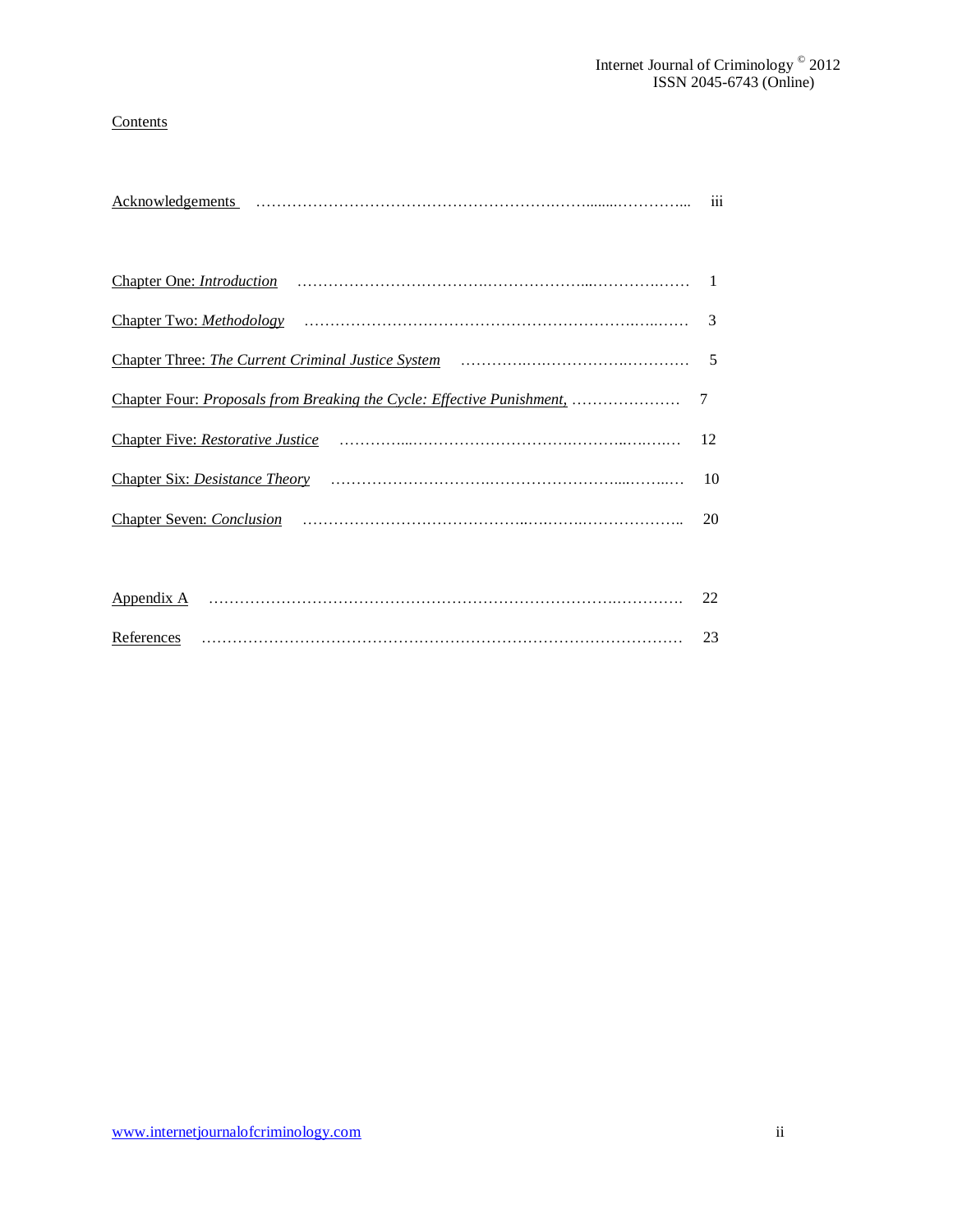#### Acknowledgements

I would like to offer my thanks and appreciation to my tutor, Louise Taylor, for her continued advice, encouragement and guidance throughout the process of researching, writing and editing this dissertation. Your help has been absolutely invaluable.

I would also like to thank my parents, Gary and Sue Hush, and boyfriend, Mike Aston-Smith, for their endless love, support and patience throughout my whole degree, which has given me the determination to pursue my ambitions.

This dissertation is written in dedication to my grandparents, Brian and Christine Micklefield. Thank you for always believing in me, even when I didn't believe in myself.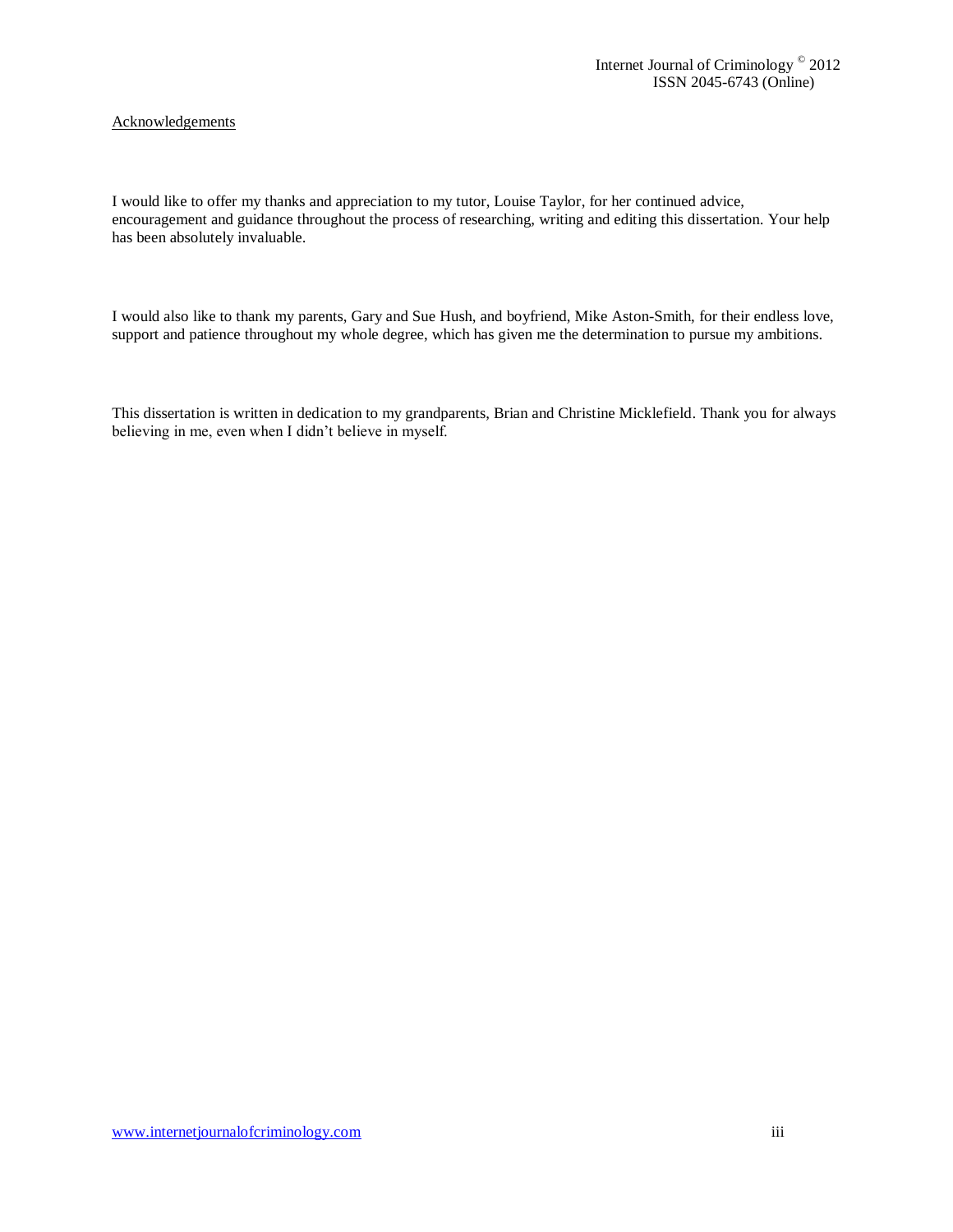Chapter One:

*Introduction*

#### 1.1 – The Focus of this Research

In 2010 the Coalition Government introduced a Green Paper entitled 'Breaking the Cycle: Effective Punishment, Rehabilitation and Sentencing of Offenders' (Ministry of Justice, 2010) (hereafter, the 'Green Paper'). It proposes significant changes to the criminal justice system, aiming 'to make the public safer by breaking the cycle of crime' (Ministry of Justice, 2010: 7) therefore, aiming to reduce recidivism. The Green Paper refers to both the youth and adult criminal justice systems, however the differences between youth and adult court processes and sentencing make it too lengthy to consider both systems under the restraints of this research. Therefore, this research will focus on the youth criminal justice system, as it is in this area that restorative justice techniques have been predominately practised thus far.

There is an emphasis throughout the Green Paper to increase the use of restorative justice (Ministry of Justice 2010: for example, 9, 21, 81) and to gain insight from the Northern Ireland model of youth conferencing to achieve this. Additionally, and specifically regarding the youth criminal justice system, the Government proposes to use parenting orders, simplify out-of-court disposals and provide a joined up approach (Ministry of Justice, 2010). Therefore, this research will assess the current criminal justice system and the restorative justice proposals against theories of desistance from crime to determine whether such a radical change to the criminal justice system is necessary to decrease recidivism, or whether the current criminal justice system is more effective.

## 1.2 - Definition and Explanation of Key Terms

For the purposes of this research, certain terms have been defined to ensure the reader's understanding throughout. The terms 'restorative justice' and 'desistance theory' are defined and 'Youth Offending Teams' and their aims are explained, as these are referred to throughout the research.

For the purposes of this research, restorative justice is defined as processes which

'bring those harmed by crime or conflict, and those responsible for the harm, into communication, enabling everyone affected by a particular incident to play a part in repairing the harm and finding a positive way forward' (Restorative Justice Council, 2011).

This definition has been chosen as the Restorative Justice Council is the 'national voice for restorative practice' (Restorative Justice Council, 2011a) so has good authority to define the term. The definition also incorporates common factors observed in definitions from other sources (Zehr, 2002, Robinson & Shapland, 2008).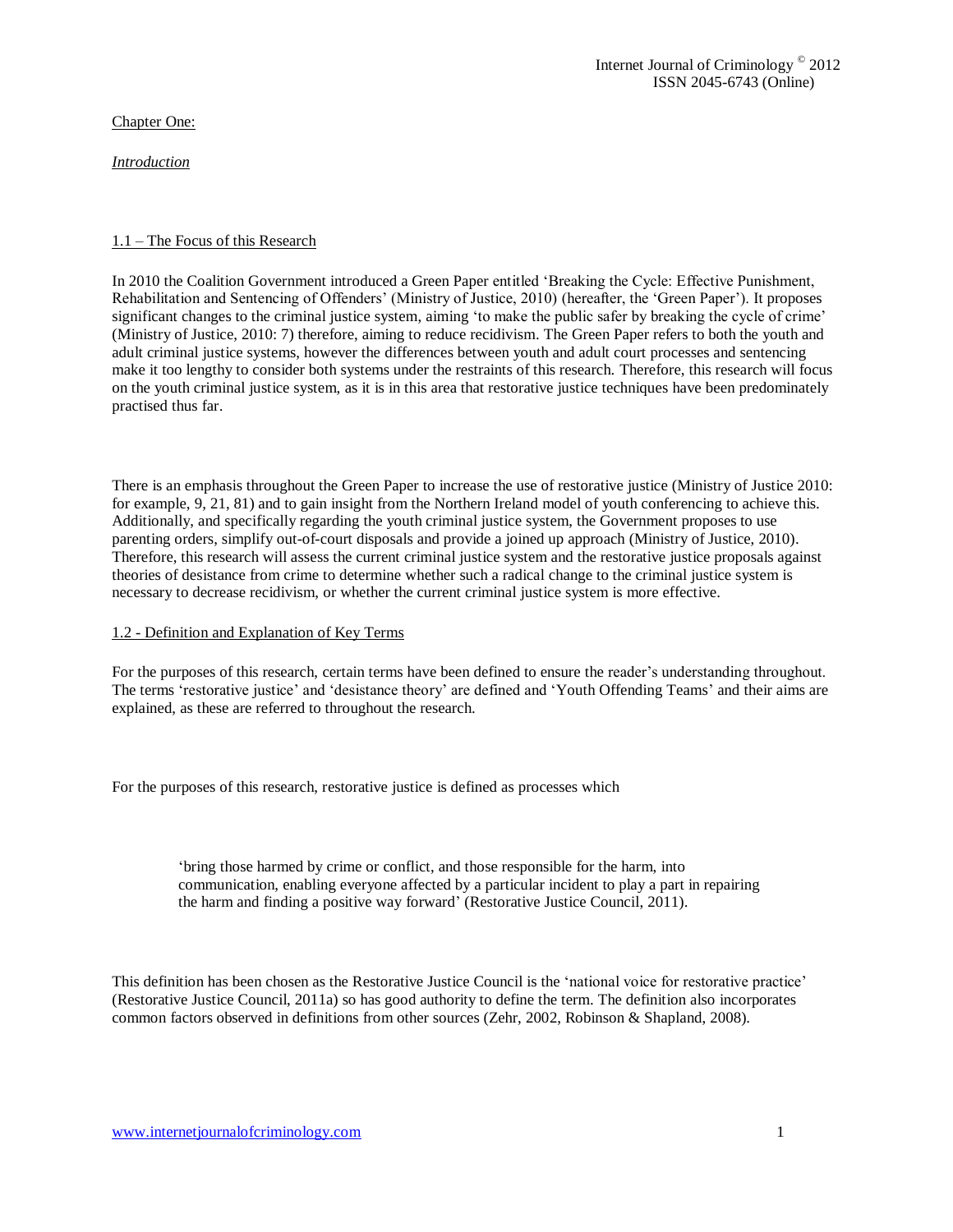For the purposes of this research, desistance theory is defined as

```
'the long-term abstinence from crime among individuals who had previously engaged in 
persistent patterns of criminal offending' (Maruna, 2010: 26).
```
This definition avoids an attempt to pinpoint a specific end to an offender's criminal career and focuses instead on the maintenance of refraining from criminal behaviour, this is important as desistance is a process best evaluated over time. However, this makes desistance difficult to measure in any way other than retrospectively, as there is undoubtedly time between the commission of each offence when an individual is law abiding. The definition also encapsulates other commonly used definitions without being misleading as to the length of time desistance can take (Farrell and Calverley, 2006, Fitzpatrick, 2011).

Youth Offending Teams are referred to throughout this research. Youth Offending Teams were introduced following the Crime and Disorder Act 1998 and are multiple agencies working together overseen by the Youth Justice Board. They are largely involved in supporting young offenders undertaking community sentences and those in custody, but also provide support to young people who may become involved with crime (HM Government 2012).

#### 1.3 – The Structure of this Research

The structure of this research paper will be as follows:

*Chapter One* – This chapter introduces the research and defines key terms.

*Chapter Two* – This chapter will explain and justify the research method chosen, highlight ethical considerations and explain how the research was conducted.

*Chapter Three* – This chapter will explain the youth criminal justice system as it currently exists in England and Wales. This overview focuses on how the system addresses young offenders and the effects it can have on them. Throughout the analysis, problems with the current criminal justice system will be highlighted.

*Chapter Four* – This chapter will consider some of the Green Paper proposals and evaluate some of the responses to the proposals.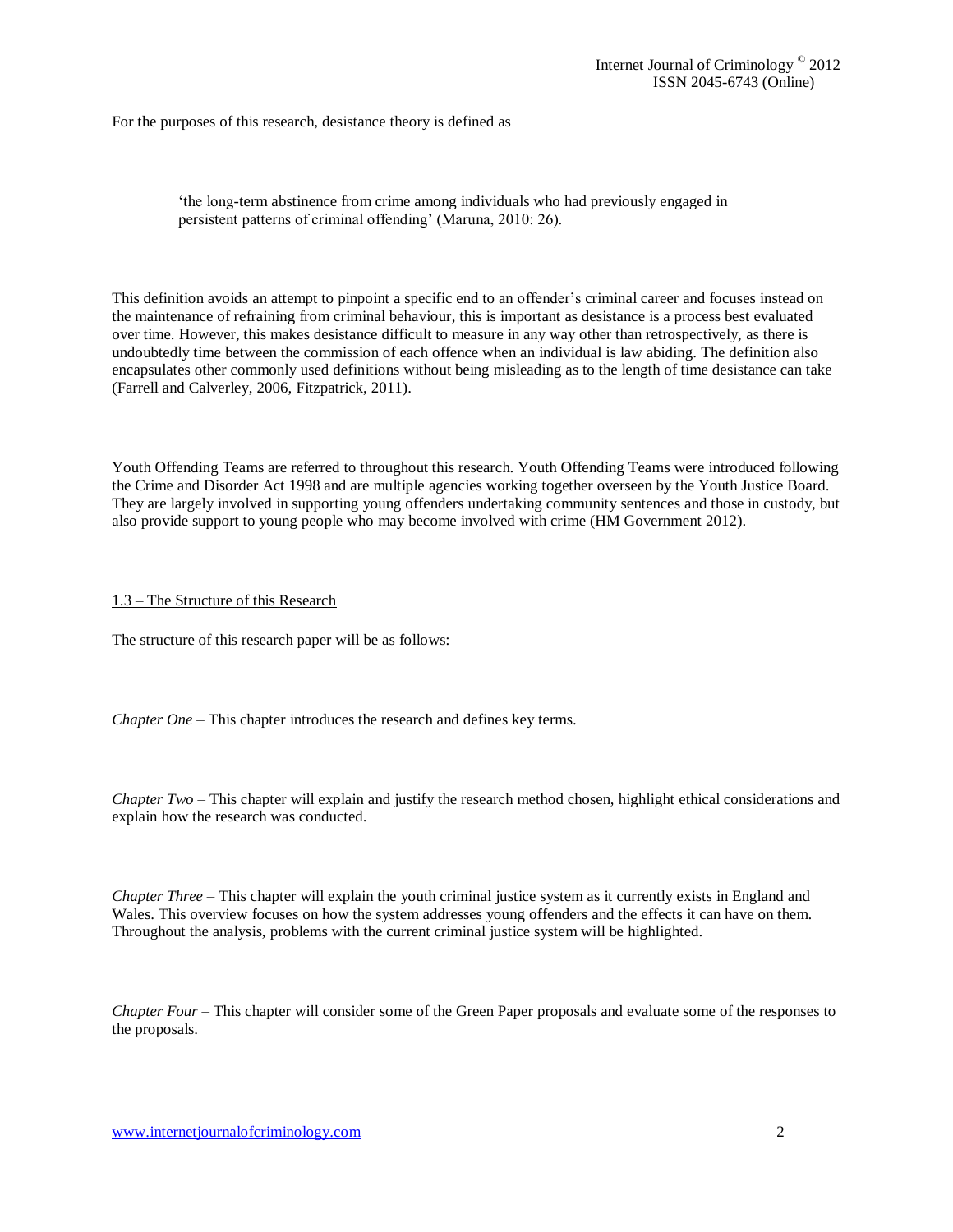*Chapter Five* - This chapter will explain what restorative justice is, including how it addresses young offenders and how it could be used to advance the Government's objectives in the Green Paper. It will also consider the Northern Ireland model of youth conferencing, as this is highlighted as an area from which insight could be gained to assist with the proposed increase in restorative justice. This chapter will also address potential inhibitions to the increased use of restorative justice.

*Chapter Six* – This chapter will explain and consider desistance theory as an overarching theory to explain why offenders stop offending. The principles of the theory will be applied to both the current criminal justice system and restorative justice practices to determine which system would be best to assist the Government's aim to reduce recidivism.

*Chapter Seven -* This chapter will collate the findings of the research and conclude whether the proposed increase in the use of restorative justice would be more likely to reduce the recidivism rates of young offenders then the current criminal justice system.

Chapter Two:

*Methodology*

## 2.1 - Deliberation over Primary Research

During the early stages of this research, careful deliberation was undertaken to determine whether the inclusion of primary research would provide a more detailed and useful study than conducting secondary research alone. This was largely due to the available literature being more limited as the Green Paper was only published in December 2010, therefore the area might benefit from the conduct of primary research.

Primary research would be useful to assess the effectiveness of the current criminal justice system against the potential of restorative justice by interviewing young offenders who had experienced aspects of both traditional and restorative justice and determining their responses to both systems. This involves gaining ethical approval, seeking participants, conducting the primary research and analysing the responses. However, as the process is time consuming and primary research is most reliable in larger samples (Pearson, Lipton, Cleland & Yee, 2002), it would be difficult to create a representative sample under the time constraints of this research. Therefore, secondary research was selected to avoid conducting primary research from which little can be gained due to its limited sample size.

## 2.2 - Advantages of Secondary Research

www.internetjournalofcriminology.com 3 A significant advantage of secondary research is that the approach is 'established' (David & Sutton, 2004: 185) within the social sciences, so it is recognised as a valid method of research. A further advantage is the ability to 'access to good quality data' (Bryman, 2004: 202) using significantly less resources than would be possible with primary research. This enables a consideration of a wider variety of data, which is essential as the main aim of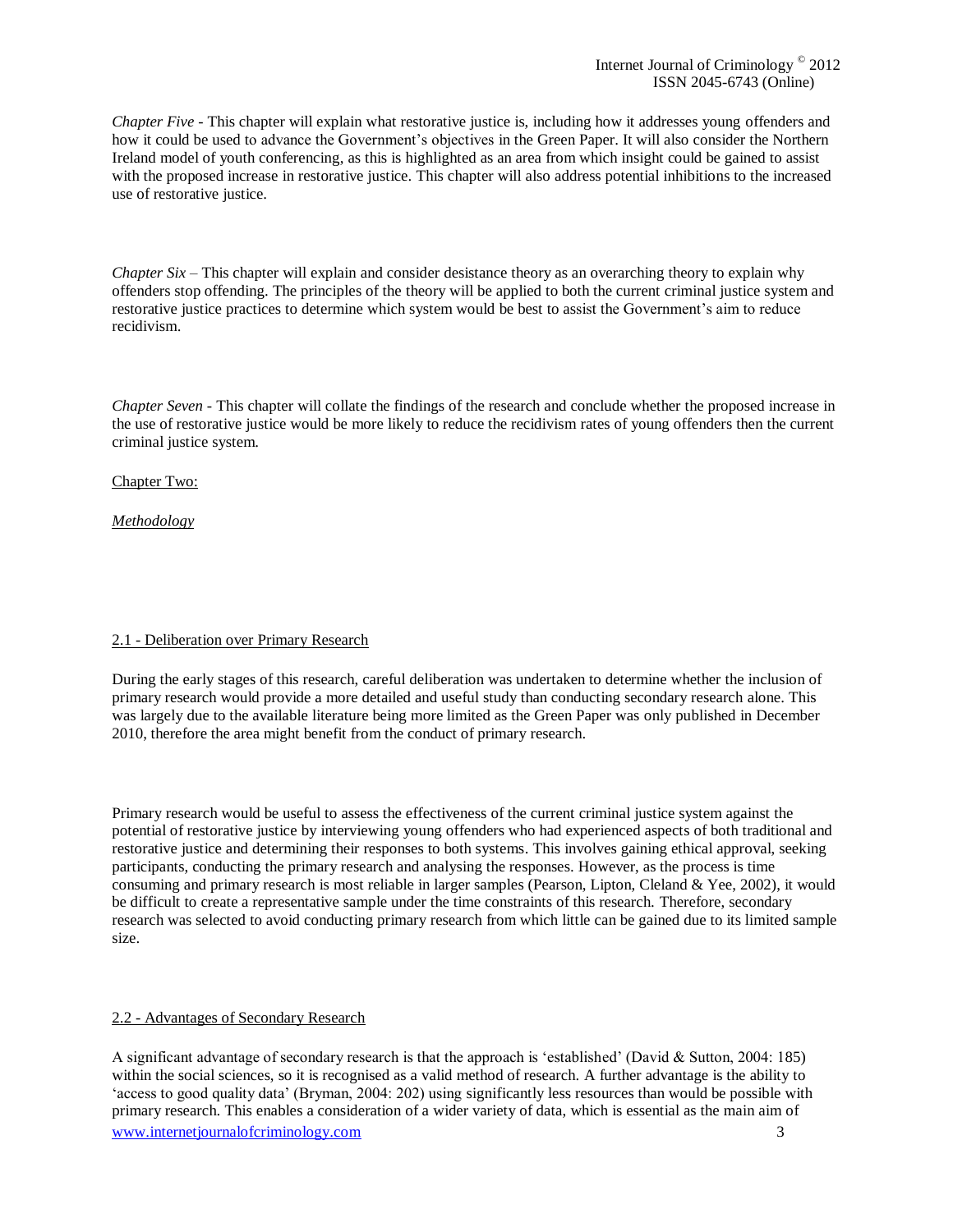secondary research is a gathering of knowledge (Jupp, 2000 in Jupp, Davies & Francis 2003). However despite clear advantages, there are also disadvantages to the sole use of secondary research.

#### 2.3 - Disadvantages of Secondary Research

The foremost disadvantage of secondary research is being limited to 'the availability ... of existing data' (David  $\&$ Sutton, 2004: 185). This is particularly applicable due to the relatively short period of time between the release of the Green Paper and the beginning of this research. However, the more manageable quantity of literature avoids extensive data collection without analysis. This is important as secondary research is 'more than a mere description of the current state of knowledge of an area' (Adolphus 2012), therefore analysis is crucial to prevent a mere repetition of data available elsewhere.

A further disadvantage of secondary research is that key variables may differ between those of the primary research and those of the current research (Bryman, 2004). However, existing research into restorative justice is predominately about its potential, which makes it relevant to this research. Theories about desistance from crime are also relevant as it is the principles arising from these theories that will be applied to the current research. Therefore, differing variables should not be a significant concern. Despite this, consideration will be given to the reasons the primary researcher undertook their research to ensure its applicability to this research. As shown, there are also disadvantages to the sole use of secondary research. Nevertheless, for this research the advantages outweigh the disadvantages, so it is the most appropriate choice of research method.

## 2.4 – Ethical Considerations

As research is always an ethical activity (Jupp, Davies & Francis 2003), researchers 'owe a duty to themselves [and their] audiences to exercise responsibility' (Francis, 2000: 31 in Jupp, Davies & Francis 2003). Due to the absence of primary research, the extent of ethical considerations for this research is quite limited. However, care has been taken to ensure that comments from those responding to the Green Paper are taken directly from published response papers and not embellished and research has been credited to its researcher.

#### 2.5 – Resources Used and How the Research was Conducted

The research for this paper was collected using a systematic approach. Each section was considered individually and comprehensive research of journals, academic texts and online resources was undertaken. This allowed the consideration of an extensive amount of data.

Academic texts are a very strong and reliable source of research. They are often supported by primary research, or many years of working in the specific field of research. The academic theories used in this research are also longstanding, so have undergone years of scrutiny both from other academics and those applying theories in practice. Newer journals are also valuable as they incorporate developments from modern society to established research. This makes academic texts a useful and trustworthy source of information.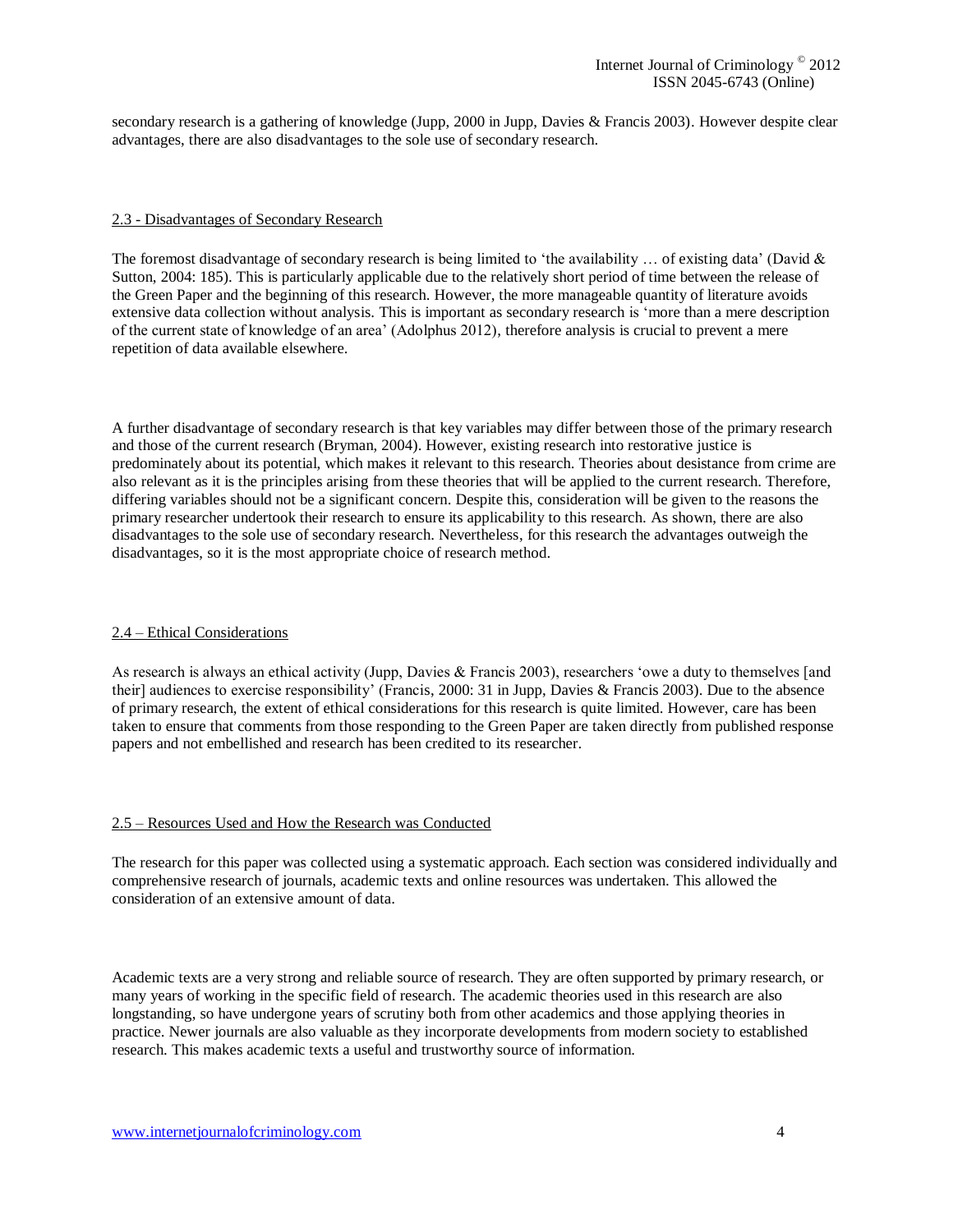Online research provides access to an extensive amount of information from the whole world, though care was taken to ensure that the material selected was from reputable and reliable sources. The internet was used to access the websites of those responding to the Green Paper to gain copies of their responses. It was also used to access online journals.

Choosing secondary research allowed a comprehensive analysis of established theories against the Green Paper proposals and some responses to it to determine whether the increased use of restorative justice could decrease the use of recidivism in young offenders.

Chapter Three:

*The Current Criminal Justice System*

*'An expensive way of giving the public a break from offenders'*

*(Ministry of Justice: 2010:1)*

#### 3.1 - The Current Youth Criminal Justice System and its Effect on Young Offenders

Under the current criminal justice system, young offenders can be given a reprimand and/or a final warning by the police as a caution before undergoing the court process (Nottinghamshire County Council, 2012). This provides some out-of-court disposal options, but the methods have been found to be 'arbitrary, unfair and disproportionate' (Puech and Evans, 2001: 804) as interventions by the police can actually cause young offenders to continue offending (Smith 2006). This is likely to be because many offences by young people occur because of peer pressure, family problems or behavioural issues, none of which are solved by police cautions. Therefore, young offenders are pushed into the criminal justice system (Fox et al, 2006, in Koffman and Dingwall, 2007) at an early age, as the reasons for their offending are not addressed so leading a life away from crime is more difficult.

Once a young person has been charged with a criminal offence he is summonsed to court. The court process is 'less formal than an adult magistrates' court or a Crown Court' (HM Government, 2012a) and only parents or guardians, lawyers, court staff and a member of the Youth Offending Team are allowed to attend. At court, unless the case is being committed to the Crown Court, the evidence is heard and a decision is reached. There is a wide selection of both custodial and community sentencing options available, though this variety may actually be a 'prescription for inconsistency, and perhaps even prejudice' (Fox et al, 2006, in Koffman and Dingwall, 2007). This is due to the court's significant degree of discretion and the extent of information considered before a decision on sentence is reached. Information about the offence is gained from the court hearing and details about the young offender are gained from a Pre-Sentence Report compiled by the Youth Offending Team. This includes information such as the offender's background and level of remorse. Therefore, the Youth Offending Team's perception of the young offender is significant and the potential for offenders who understand the system to manipulate it, for example by showing false remorse, is high.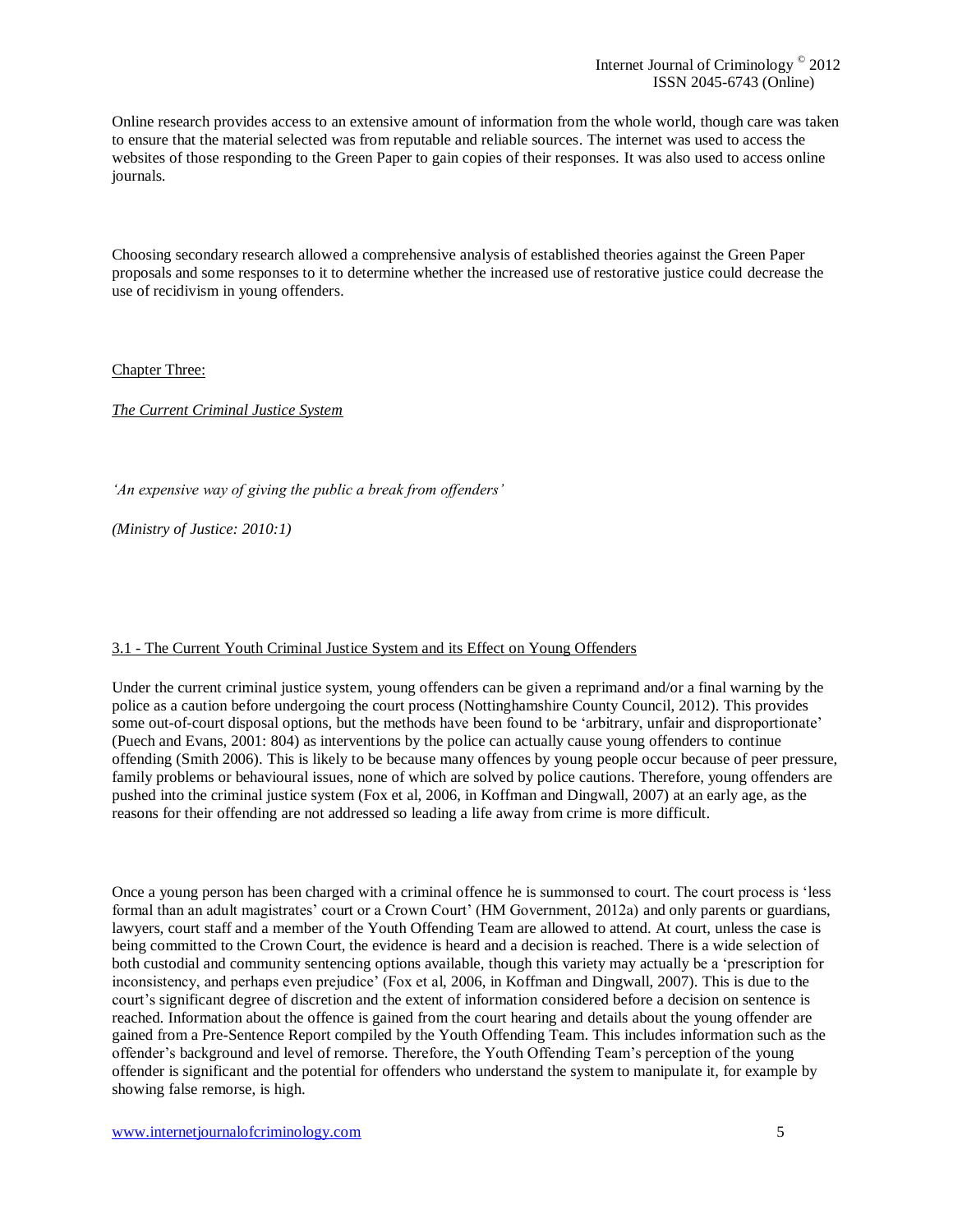#### 3.2 – Custodial Sentences

Custodial sentences are only passed if the offence is so serious there is no other option, if the offender has committed previous offences or if the court believes the young offender to be a risk to the public (HM Government, 2012b). Custodial sentences, unless passed by the Crown Court for a very serious offence, are called Detention and Training Orders. These are given to young offenders aged between twelve and seventeen years for between four months and two years. Secure children's homes are available for young offenders aged between ten and twelve years (HM Government, 2012c). The first half of a Detention and Training Order is served in custody and the second half in the community. Whilst in custody, young offenders are taught skills to assist with education, training and behaviour before their release (HM Government, 2012c).

#### 3.3 – Community Sentences

The content of the community element of a Detention and Training Order, or a community sentence, varies greatly, although it usually includes elements of supervision, education or training and repaying the community (HM Government, 2012d). Supervision can be as minor as a curfew or as serious as an Intense Supervision and Surveillance Programme, where a young offender is closely supervised and supported. Supervision is both a punishment, as it restricts a young offender's movements, and a preventative measure, as restricting movement can help prevent reoffending. The education or training element helps young offenders gain new skills to assist with education, employment or addressing behaviour management issues. This helps young offenders to develop the skills required to integrate more successfully with society. The reparation element involves repairing 'harm or damage caused' (HM Government 2012d) by the offence, such as cleaning graffiti. Whilst this appears to employ restorative justice techniques, it has been questioned whether it is truly restorative, or simply 'used to augment an otherwise punitive system' (Koffman and Dingwall, 2007). Appendix A provides a diagram showing which activities are genuinely restorative.

Due to the wide variety of possible attachments to community sentences and the different severities with which they can be imposed, community sentences require great discretion. Their content is influenced significantly by the information included in the Pre-Sentence Report and the recommendations it provides. It is rare for magistrates to deviate from the recommendations. Therefore, it appears that the same magistrates able to impose a custodial sentence on young offenders are not able to impose a community sentence, despite this being used for less serious offences, without significant guidance from the Youth Offending Team (Ball, 2000). This brings into question the level of training given to magistrates as they rely so closely on the Youth Offending Team recommendations when sentencing young offenders. The influence of the Youth Offending Team in sentencing can weaken its relationship with young offenders, as if a young offender is unhappy with his sentence, his trust in the agency designed to assist him can be undermined.

#### 3.4 – Chapter Summary

The current criminal justice system can 'draw young people into [it], when an informal intervention could be more effective' (Ministry of Justice, 2010: 68). At court, the Pre-Sentence Report and the discretion of the magistrates is significant, in a system where the sentencing options are very clear (custody or community) but the options which can be attached to the sentence are vast (for example, the specification of classes in custody or the requirements of the community sentence). This discretion, whilst important to ensure that offenders are sentenced appropriately, leads to inconsistency. The extensive variety of sentencing options also makes it challenging to explain sentences to the public.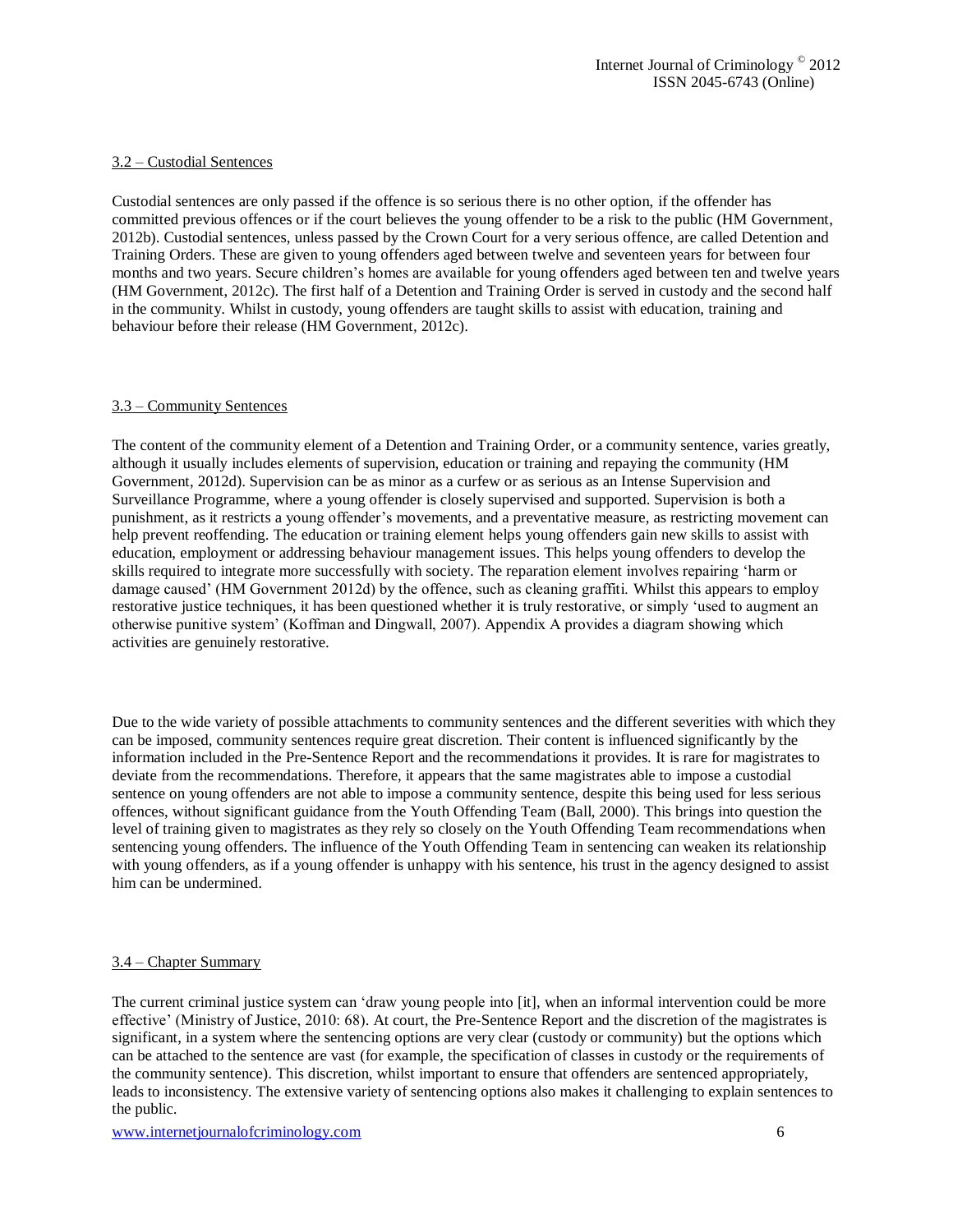Chapter Four:

*Proposals from Breaking the Cycle: Effective Punishment, Rehabilitation and Sentencing of Offenders*

*'A fundamental break with the failed and expensive policies of the past' (Ministry of Justice, 2010: 2)*

## 4.1 - Proposals of the Green Paper and Some Responses

#### *4.1.1 – The Green Paper Proposals*

The Green Paper states that the 'criminal justice system cannot remain an expensive way of giving the public a break from offenders, before they return to commit more crimes' (Ministry of Justice, 2010: 1). Therefore, its principle aim is to reduce reoffending. Currently, 75% of young offenders released from custody and 68% of young offenders who have served a community sentence reoffend within one year (Ministry of Justice, 2010). Considering such high reoffending rates and that a high proportion of adult offenders first commit crimes at an early age, preventing young people starting criminal careers is an extremely cost effective benefit to communities (Hales, Nevill, Pudney, & Tipping, 2009).

To reduce recidivism, the Government proposes to increase the use of restorative justice. This is mentioned frequently in the Green Paper (Ministry of Justice, 2010: for example 64, 67, 69). To implement this, the Green Paper proposes to use experiences from the Northern Ireland model of youth conferencing, increase the use of parenting orders, simplify out-of-court disposals and provide a joined up approach.

#### *4.1.2 – Using the Term 'Restorative Justice'*

The term 'restorative justice' is not defined in the Green Paper. This causes problems as, whilst most definitions emphasise repairing harm and involving victims, there are many different interpretations of what this actually includes (Marshall, 1999, Poulson, 2003 Wright, 2008 Daly & Immarigeon, 1998). Nacro, the 'largest' (Nacro, 2012) and 'longest established criminal justice charity' (Nacro, 2012a) in England and Wales, offers a helpful response to this. It shows that there is a need to define exactly what is meant by restorative justice to ensure activities are genuinely restorative, to prevent reparative activities such as unpaid work being used as a default for community sentences (Nacro, 2011). See Appendix A for a diagram to show the extent to which different activities are restorative.

Nacro is influential and aims 'to influence government policy by promoting the impact of its work' (Hall, 2011). Its response to the Green Paper's proposals is highly likely to be considered by the Government as it works with over 83,000 people a year, preventing people becoming involved in crime, whilst offenders are serving a sentence and after their release (Nacro, 2011a). Its achievements are exceptional, with 70% of the 10,100 young people attending a learning programme run by Nacro gaining a qualification, further education or employment in 2009/2010 (Nacro, 2011a). This experience and success provides Nacro with a great insight into reducing recidivism.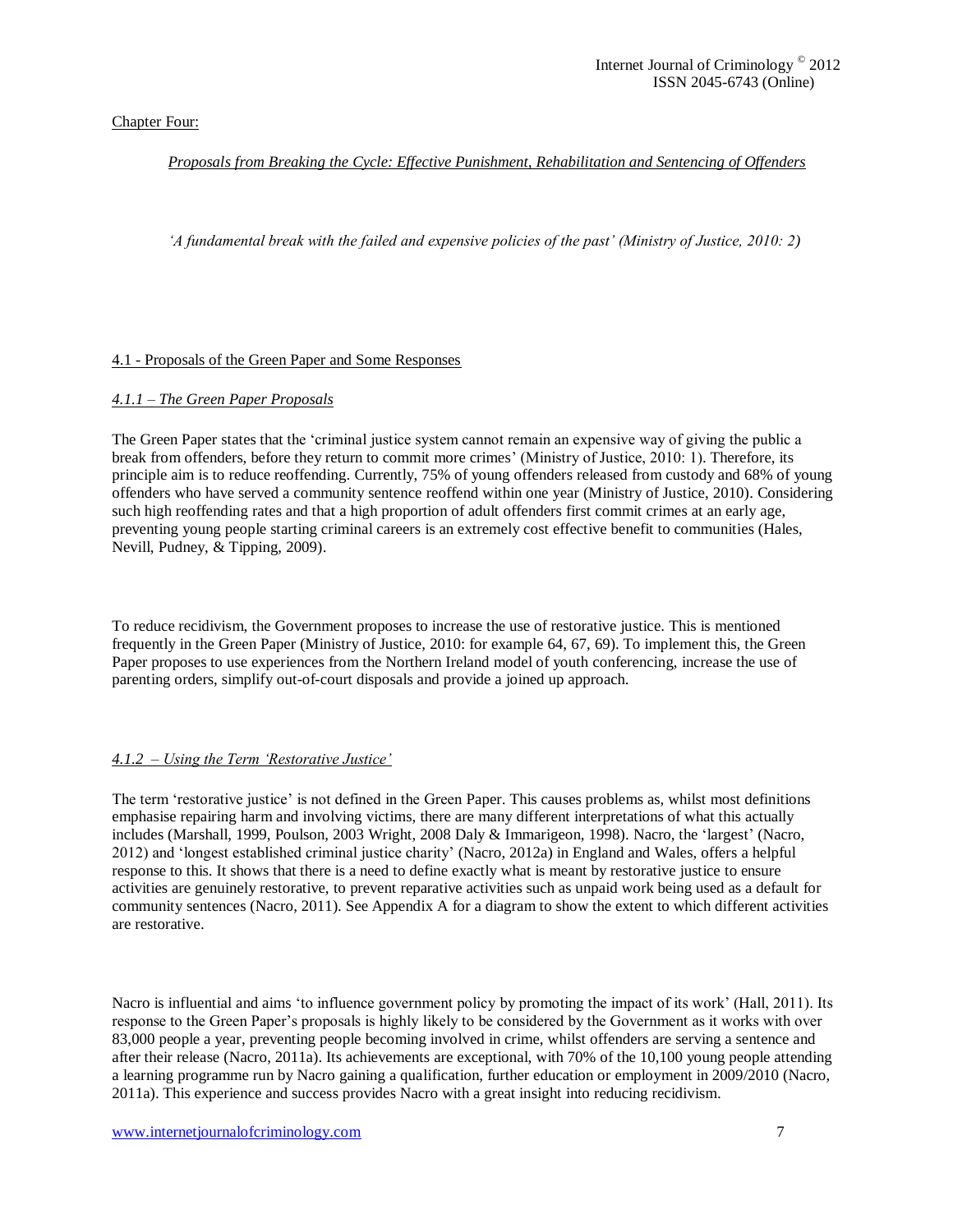Nacro suggests that the definition of restorative justice decided upon should include an emphasis on restorative conferencing (Nacro, 2011). Whilst the Green Paper does not include a definition, the proposal to increase restorative justice does include an element similar to this, as it states that experiences should be gained from the Northern Ireland model of youth conferencing, which is a model of restorative conferencing. Under this model, young offenders meet their victim (or a representative of their victim) and other professionals to discuss the offence and its consequences and agree an action plan for the offender (see chapter five at 5.3)

Therefore, Nacro agrees with the proposed increase in the use of restorative justice in principle, though emphasises the need to ensure practices remain wholly restorative. There is value in this response as, without a definition, it is difficult to determine whether the practices are genuinely restorative. This can also help to train practitioners and explain the techniques to the public.

However, a potential concern to the increase in the use of restorative justice is the risk of offenders being forced to participate. The National Society for the Prevention of Cruelty to Children (NSPCC) provides a helpful response to this proposal, explaining the concern about involuntary restorative justice.

The NSPCC was established in London in the 1880s and, since then, it has helped over 10,000,000 children and young people, including those who have suffered sexual or physical abuse or neglect. Its response is highly influential as it is the 'only UK children's charity with statutory powers' (NSPCC, 2012). The NSPCC's response does support the proposed increase in restorative justice but emphasises that young offenders should not be forced into it as this can affect the effectiveness (NSPCC, 2011). This creates a problem as, if the use of restorative justice is increased, adequate alternatives for situations where a young offender is not willing to undertake such an approach need to be considered. Without this, the effectiveness of the restorative justice process could be undermined as there is a risk that a young offender will then comply as there is no alternative, therefore significantly limiting its effect. There is weight behind this comment as many academics and practitioners who recommend restorative justice highlight its voluntariness as being an important factor (Marshall, 1999, Latimer, Dowden & Muise, 2005).

Therefore, the NSPCC raises a valid concern that an alternative to restorative justice may be necessary to allow it to remain voluntary. However, this raises a further problem in itself as, if it remained voluntary, if would be difficult to enforce as a court order under the current system. This is an area in which experiences from the Northern Ireland model of youth conferencing could be used to help England and Wales increase the use of restorative justice effectively.

#### *4.1.3 – Experiences from The Northern Ireland Model of Youth Conferencing*

The Green Paper proposes to draw 'on the experiences of youth conferencing in Northern Ireland' (Ministry of Justice, 2010: 69) to increase the use of restorative justice. This service has significantly reduced reoffending rates in Northern Ireland (Jacobson & Gibbs, 2009). It is explained in more detail in chapter five at 5.3.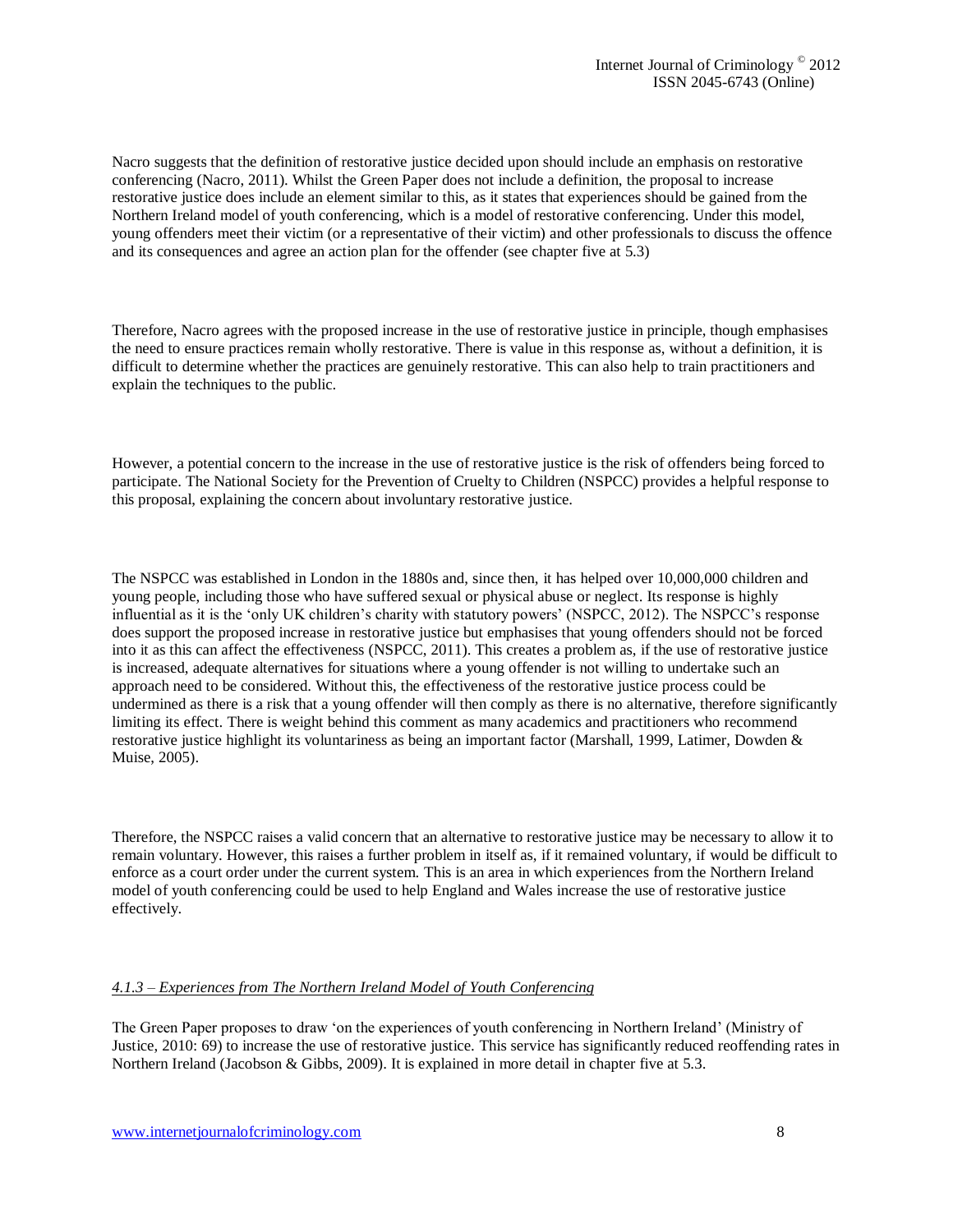The NSPCC considers the proposal to use experiences from the Northern Ireland model of youth conferencing to be 'wise' (NSPCC, 2011). However, it expresses concern that differences, such as the different levels of social integration in England and Wales compared to Northern Ireland, should be considered as these will have a significant impact on the effectiveness of such an approach. This is because, as explained throughout chapter five, restorative justice has a strong focus on community; therefore the effects of such practices are likely to be greater where communities have closer ties. Consequently, in areas where community ties are weaker, restorative justice techniques could potentially be less effective. This initially appears to be a strong argument. However if it was true, Iceland, a country with high social integration, should consequently have a low level of recidivism. Yet when examined, the recidivism rates were 'closely approximate to that of other nations, many of which were far less communitarian' (Baumer, 2002:40). This could be because restorative justice can help to build community ties which were not previously present. For example, when a young offender meets an elderly victim, they each have the opportunity to start a relationship with a member of society they may have been unlikely to interact with otherwise. This can encourage others to follow, thereby creating community ties. Consequently, the difference in community cohesion may be of less concern than suggested by the NSPCC.

Therefore, the NSPCC is generally supportive of the proposal to learn from the experiences of the Northern Ireland youth conferencing model. Whilst it does express concern about the levels of social integration between the jurisdictions, the study in Iceland appears to show that this concern, whilst clearly a point for consideration by the Government, may be less substantial than it first appears.

## *4.1.4 – Parenting Orders*

The Government proposes to encourage Youth Offending Teams to work more closely with parents when they are not accepting their responsibilities, as 'supporting parents to improve their parenting skills plays a significant part in improving life chances and reducing reoffending' (Ministry of Justice, 2010: 68). This has been met with a negative response from the Children's Legal Centre, which specialises 'in law and policy affecting children and young people' (The Children's Legal Centre, 2012) as it believes that parenting orders 'should only be used as a last resort, where a parent refuses to respond to other support or training' (The Children's Legal Centre, 2011).

The Children's Legal Centre aims to 'monitor and develop law, policy and practice [and] … influence policy makers' (The Children's Legal Centre, 2012a). Its response to the Green Paper is likely to be important to the Government as it is developed by legal professionals who have direct experience of legislation in practice. Its response also offers a different perspective to those from the many different charitable organisations.

The Children's Legal Centre follows guidance from the United Nations Committee on the Rights of the Child that, whilst parents are responsible for the upbringing of their children, the state must give necessary assistance to support them (The Children's Legal Centre, 2011). Therefore, the focus should be on home and family based intervention programmes to enhance parent/child interaction, not just prevent negative situations (UN Committee on the Rights of the Child, 2010).

This is a particularly negative response though it does provide scope for the Government to amend its proposals in light of the concerns. It could be helpful for the Government to develop possible restorative interventions to be available before the need for a parenting order. If these were effective, the need for parenting orders would be a last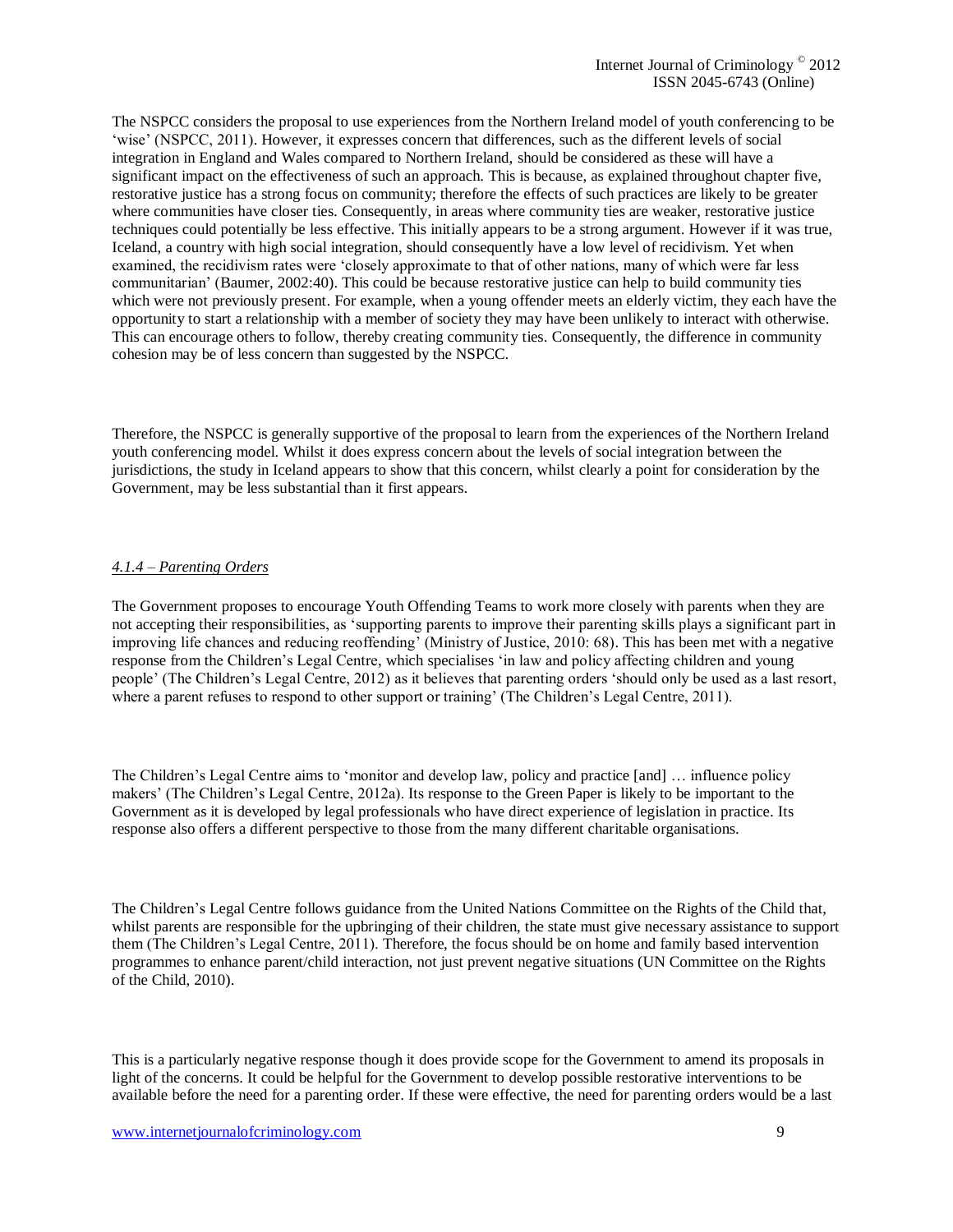resort, as supported by The Children's Centre, but the Youth Offending Team could also be involved and provide support at an early stage, as proposed by the Green Paper.

#### *4.1.5 – Simplifying Out-of-Court Disposals*

The Government proposes to simplify out-of-court disposals to 'divert [young people] from entering into a life of crime' (Ministry of Justice, 2010: 12) and reduce the need for custody. Under the current system, out-of-court disposals account for 40% of responses to youth offending, but after two out-of-court disposals young offenders are automatically required to attend court (Ministry of Justice, 2010). The Green Paper proposes to simplify out-of-court disposals and give greater discretion to the police to address youth offending before it reaches court, thereby ending automatic escalation to court and instead trusting 'the professionals working with the young people on the ground' (Ministry of Justice, 2010: 69).

Nacro provides a positive response to this proposal, suggesting that if public protection is not an issue, a more flexible approach should be adopted which removes the automatic escalation and includes restorative activities (Nacro, 2011). This restorative disposal at the police station is also supported by JUSTICE (2011), an organisation specialising in human rights and law reform which promotes improvements to the legal system (JUSTICE, 2012). This demonstrates strong support for this proposal. However, it is likely that implementing such a proposal would require police officers to undertake additional training to fully understand all the restorative measures available and apply the most appropriate ones in each situation.

A further response supports the simplification of sentencing frameworks generally, but believes it would be 'valuable to consider the codification of sentencing law' (The Sentencing Council, 2012). However, whilst this could help police officers understand which measure is most appropriate in each circumstance, it could remove the flexibility suggested by Nacro. This emphasises the Government's need to consider all of the responses to ensure the best implementation of the proposal.

## *4.1.6 – A Joined Up Approach*

A further proposal in the Green Paper is to provide a 'local, joined up approach to address the multiple disadvantages that many young offenders have' (Ministry of Justice, 2010: 68). This means that different agencies would work together to assist young offenders. Addressing young offenders' concerns about education, employment and housing gives them a new background to help them lead a life away from crime. The NSPCC believes that a local, joined up approach is essential to address the 'traumatic experiences, chaotic lives and complex personal and family problems' (NSPCC, 2011: 10). A 'welfare-based and child-rights orientated approach [also] has the merit of bringing about … early and positive change' (Parliamentary Joint Committee on Human Rights, 2010: 15). This shows support for a joined up approach and emphasises that the support needs to be integral throughout the criminal justice system, not offered at a late stage by agencies which can be seen as distinct from the criminal justice system. This would allow for more consistent assistance with reintegration and demonstrate the level of support available to young offenders.

Therefore, it seems that a joined up approach which provides young offenders with access to a wide range of services to help them address their problems and desist from offending is supported. This proposal should be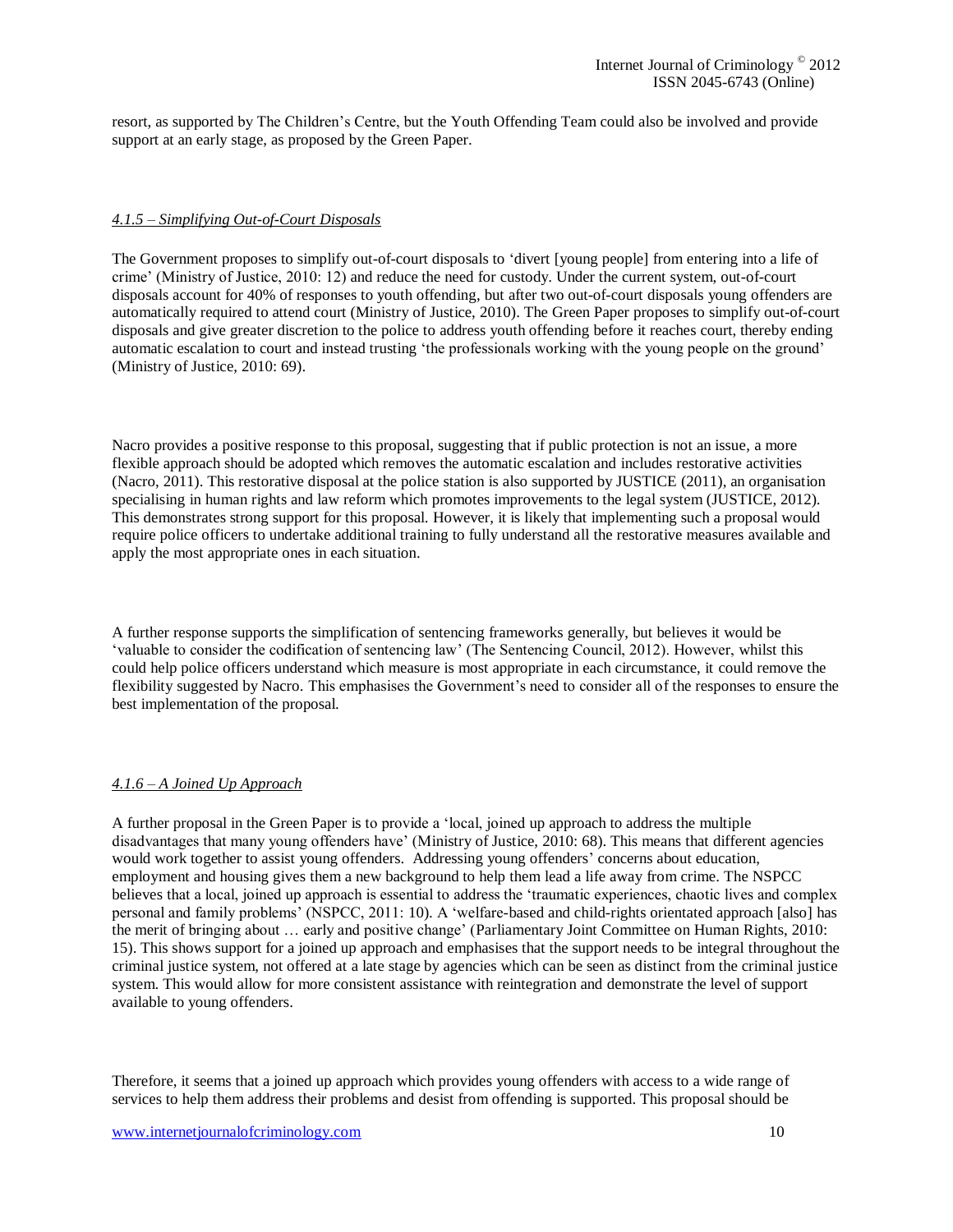implemented 'carefully' (The Centre for Social Justice, 2012) by reducing the regulatory burdens at local levels and creating a framework to ensure all agencies are working to the same targets (The Probation Association, 2011).

#### *4.1.7 Further Considerations*

The Government's own response to the Green Paper states that there will not be a 'push for community sentences to be used instead of prison' (Ministry of Justice, 2011: 4) as community sentences will be transformed into 'more credible punishment' (Ministry of Justice, 2011: 4). However, to ensure community sentences are 'tough and demanding' (Ministry of Justice, 2011: 4) punishments, contradicts the values of the restorative justice techniques which the Green Paper is proposing to adopt. This contradiction typifies the longstanding view that punishment is the core of the criminal justice system and all other services (such as victim support or assistance with reintegration) are secondary. Until this focus changes it is unlikely that restorative justice will be successful, as its values are too far apart from the current system. To change this would involve the modification of long held beliefs about what justice should be. This is an underlying problem with increasing the use of restorative justice and shows that it would take more than policy changes to make a restorative justice based criminal justice system work, as the values of the system also need to be believed in to give it the best chance of success.

Some orders, such as the youth rehabilitation orders introduced in November 2009, will not be changed. Whilst this allows for the impact of the order to be assessed, it inhibits the potential success of restorative justice as the criminal justice system will remain disjointed. This exemplifies the reluctance of the Government to fully commit to restorative justice practices. This creates its own problems as, if public confidence in the system is to be strengthened, it is essential 'proactive steps are taken by others' (Judiciary of England and Wales, 2012).

#### 4.2 – Chapter Summary

The Green Paper's proposals have generally received support from a variety of different agencies (see above, or for further examples: UNLOCK, 2011, Victim Support, 2011, G4S, 2011, Church of England, 2011). It appears to be the details of how to implement the proposed changes that have been addressed with most caution. Therefore, whilst an increase in the use of restorative justice is generally accepted as being a positive and beneficial proposal, the Government needs to take care if implementing the proposed changes to ensure that new policies are truly restorative and the agencies involved are working for the benefit of young offenders. However, until punishment is removed from being the core of the criminal justice system, any changes towards restorative justice could be difficult to implement successfully as the emphasis on punishment would be likely to limit the restorative value of sentences.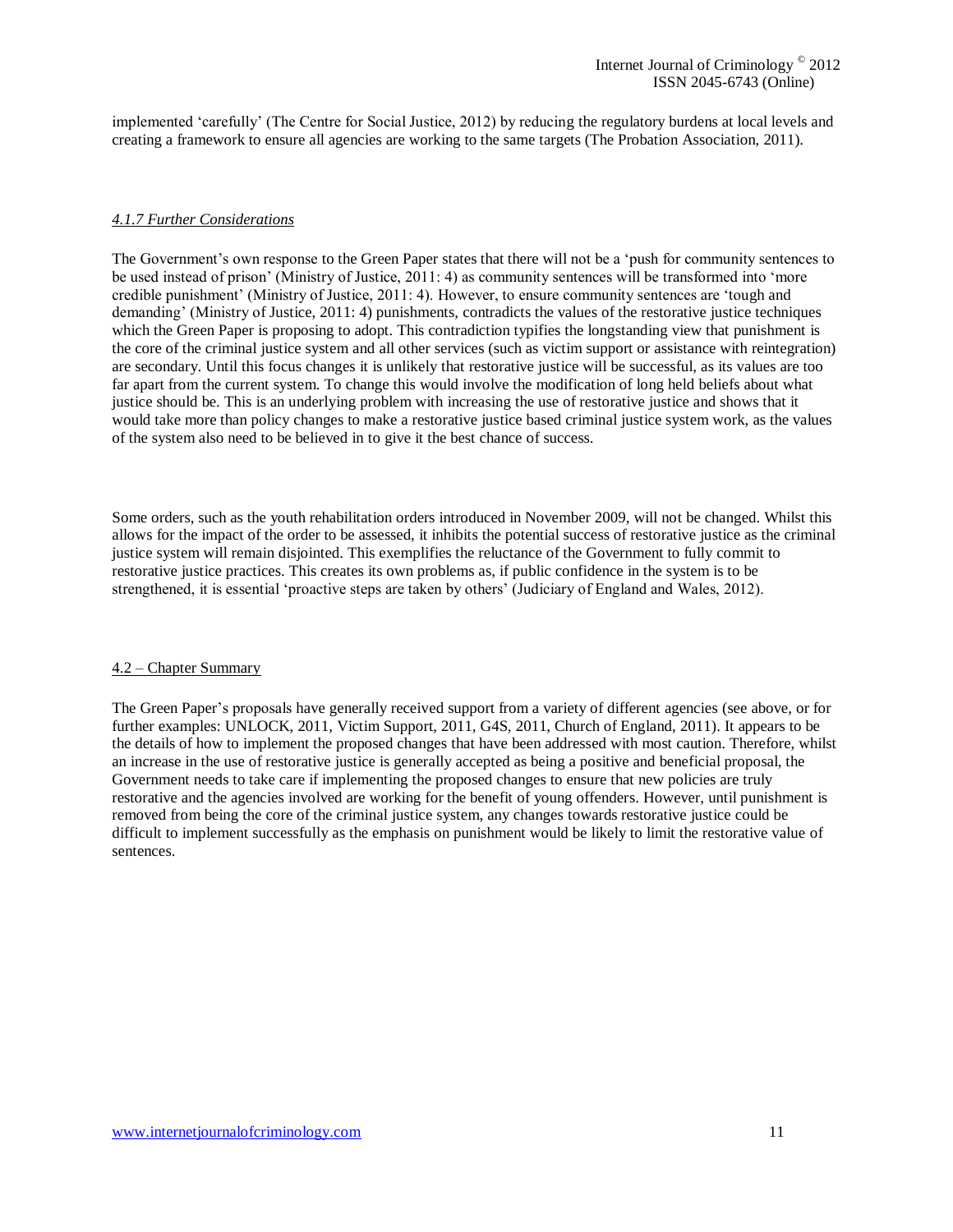Chapter Five:

## Restorative Justice

*'Already a key part of youth justice we want to encourage [restorative justice] across the youth justice sentencing framework as a whole'*

*(Ministry of Justice, 2010: 69)*

#### 5.1 - What is Restorative Justice?

Society tends to believe that justice occurs when an offender has been suitably punished for his offence; this certainly appears to be the belief of the current criminal justice system. However, restorative justice focuses on repairing harm, both the harm caused to the victim by the commission of the offence and the harm experienced by the offender which led him to commit the offence.

Zehr (2002) suggests that restorative justice has three pillars; harms and needs, obligations and engagement. Harms and needs are those of both the victim and the offender. This recognises that, whilst an offender needs to be accountable for his actions, he may also have suffered harms which need to be addressed to help him stop offending. The obligation refers to whose responsibility each person's needs are, with engagement then being the communication between the victim, offender and wider society to address the needs, thereby fixing the harms. For example, an offender may be obligated to fix a victim's harms, such as repairing a broken fence. However, the offender may have only broken the fence after his anger management issues became uncontrollable due to an unstable home life, so society is obligated to address the offender's harms to help prevent him from reoffending.

Restorative justice has a significant focus on victim satisfaction. However the Green Paper, specifically in relation to youth justice, is more predominately focused on reducing recidivism, with victims generally only mentioned to demonstrate the benefits they could gain from an increase in the use of restorative justice (Ministry of Justice, 2010: for example 12, 69). Therefore, victims will only be addressed where necessary to provide a holistic overview of the theory.

## 5.2 – The Effectiveness of Restorative Justice

Steve Jones, Director of Remedi, a Sheffield based charity specialising in restorative justice and mediation initiatives, believes that the impact of restorative practices, particularly where the victim and offender meet, generally has a very positive impact on both parties. He states that for young offenders 'to actually hear the reality of what [they've] caused is important. To ... be able to understand the reality and the devastation of what [their] actions have caused is massively important' (Jones, 2011, in Panorama, 2011). Therefore, the effect restorative justice has on offenders is immense, as it enables a genuine realisation of the consequences of their actions, which is a very effective way of gaining real understanding.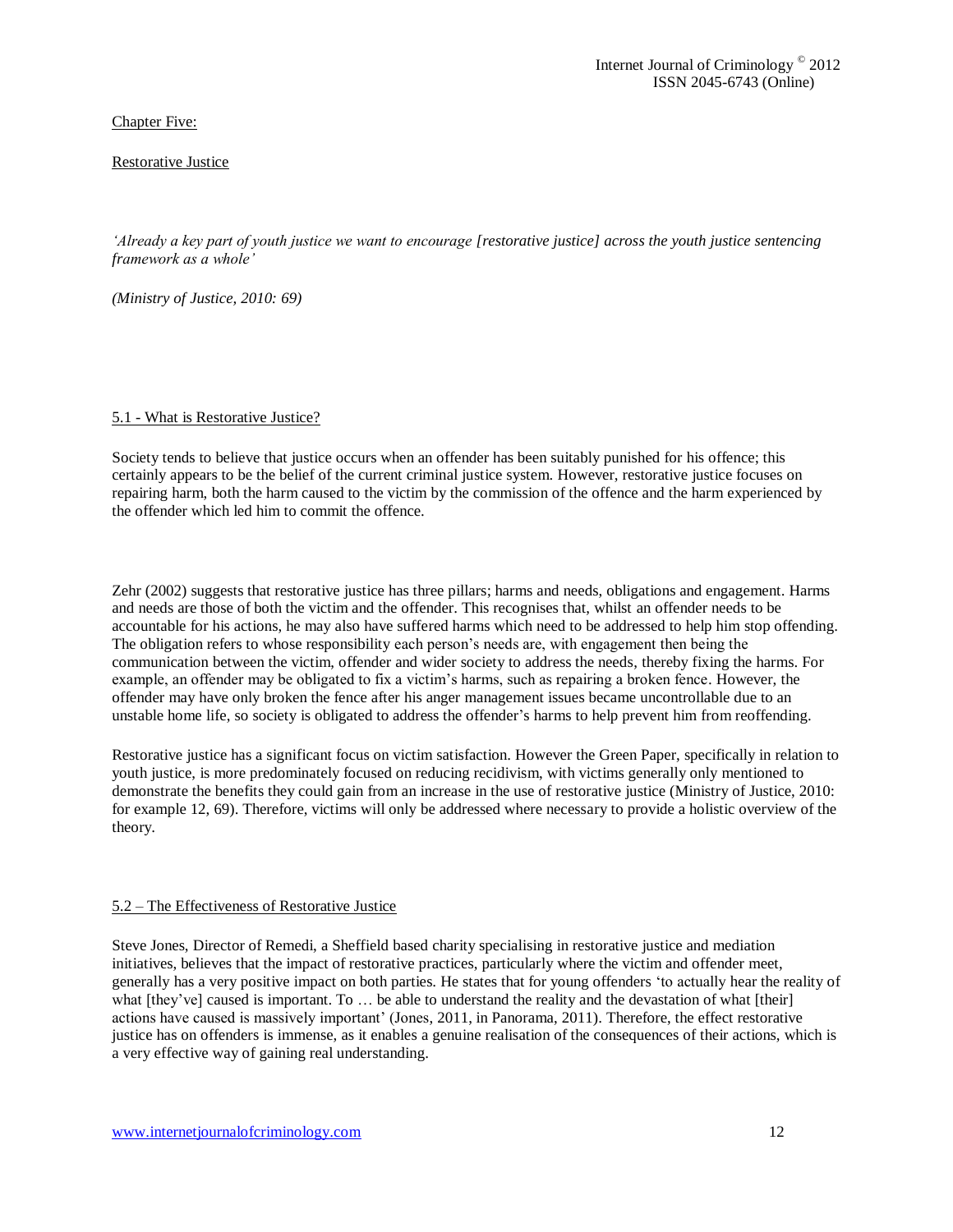Restorative justice is very subjective, as much of its effect arises from the emotions felt by participants during the process. Hence, the best way to explain the effect restorative justice has on participants is through examples. One example of comes from a young offender realising how his actions continue to affect his victim. He says that he will 'never do anything like [it] again, not just for the pain to me, to others, my family, your family, to you, to everyone' (Anonymous, 2011, in Panorama 2011). The offender can see the real impact of his actions on the victim, which is more effective than simply hearing about it in a courtroom, as the offender can see it for himself. It also has a significant impact on victims, for example at the first meeting of a young offender and his elderly victim there is 'a kiss and a hug' (Rowe, 2011, in Panorama, 2011) initiated by the victim. This is because victims have the opportunity to have their questions answered and gain a sense of closure on the matter.

#### 5.3 - The Northern Ireland Model of Youth Conferencing

The Government proposes to use experiences from the Northern Ireland model of youth conferencing to help increase restorative justice practices in the criminal justice system of England and Wales. The conferences aim to find reparative justice, so the harm to the victim is repaired, and rehabilitative justice, to help the offender stop offending (Youth Justice Agency, 2008). The Youth Conference Service was introduced in Northern Ireland in 2003. By 2006 the youth reoffending rate, for both those who have undergone conferences as a diversionary measure and those who have been referred post-conviction, was 37.7%. This compares to a previous reoffending rate of 52.1% for those who had served a community sentence and 70.7% for those who had served a custodial sentence (Jacobson & Gibbs, 2009). It also improved victims' experiences, as they were present in two-thirds of conferences in 2008-9 and 90% said they would recommend it to a friend (Jacobson & Gibbs, 2009).

In Northern Ireland young offenders are referred for a conference either after admitting an offence or as part of a court order post-conviction. Conferences are facilitated by a specially trained co-ordinator. At the conference the offender, the victim (or a representative for the victim) and professionals come together to discuss the offence and its consequences and agree an action plan for the offender. The offender provides an account of the offence and the victim or their representative is encouraged to ask any questions they have. The agreed action plan is then approved by the criminal justice agencies and carried out under the supervision of the conference co-ordinator. If the action plan is rejected, the court can impose a different sentence. As the courts refer the case to conference and agree the action plan, restorative conferencing is a fully integrated part of the youth criminal justice system.

The Northern Ireland model of youth conferencing is similar to victim/offender mediation in England and Wales. For this, a Victim Liaison Officer initially identifies a suitable case by meeting with offenders who accept their guilt and where both the victim and offender are willing to participate. He then discusses the process separately with both parties before facilitating a meeting, where the victim can explain how he feels and what he would like to happen and the offender can respond and offer his thoughts on the victim's suggestions to create an action plan (Remedi, 2011). If the Victim Liaison Officer does not feel that a case is appropriate for a direct meeting there are indirect options available, such as letters.

Despite appearing similar, there are significant differences between the two models. With victim/offender mediation the case must be referred by the victim, the offender or by probation. At the meeting, usually only the victim, the offender and the Victim Liaison Officer are present and the action plan is not shown to criminal justice agencies to determine the sentence. With youth conferencing under the Northern Ireland model all cases undertake the conference, additional parties such as a police officer and the young person's solicitor are present (Jacobson  $\&$ Gibbs, 2009) and the action plan is shown to the court to be considered as a sentence. The presence of additional parties at the conference allows young offenders to see that agencies with whom they have had negative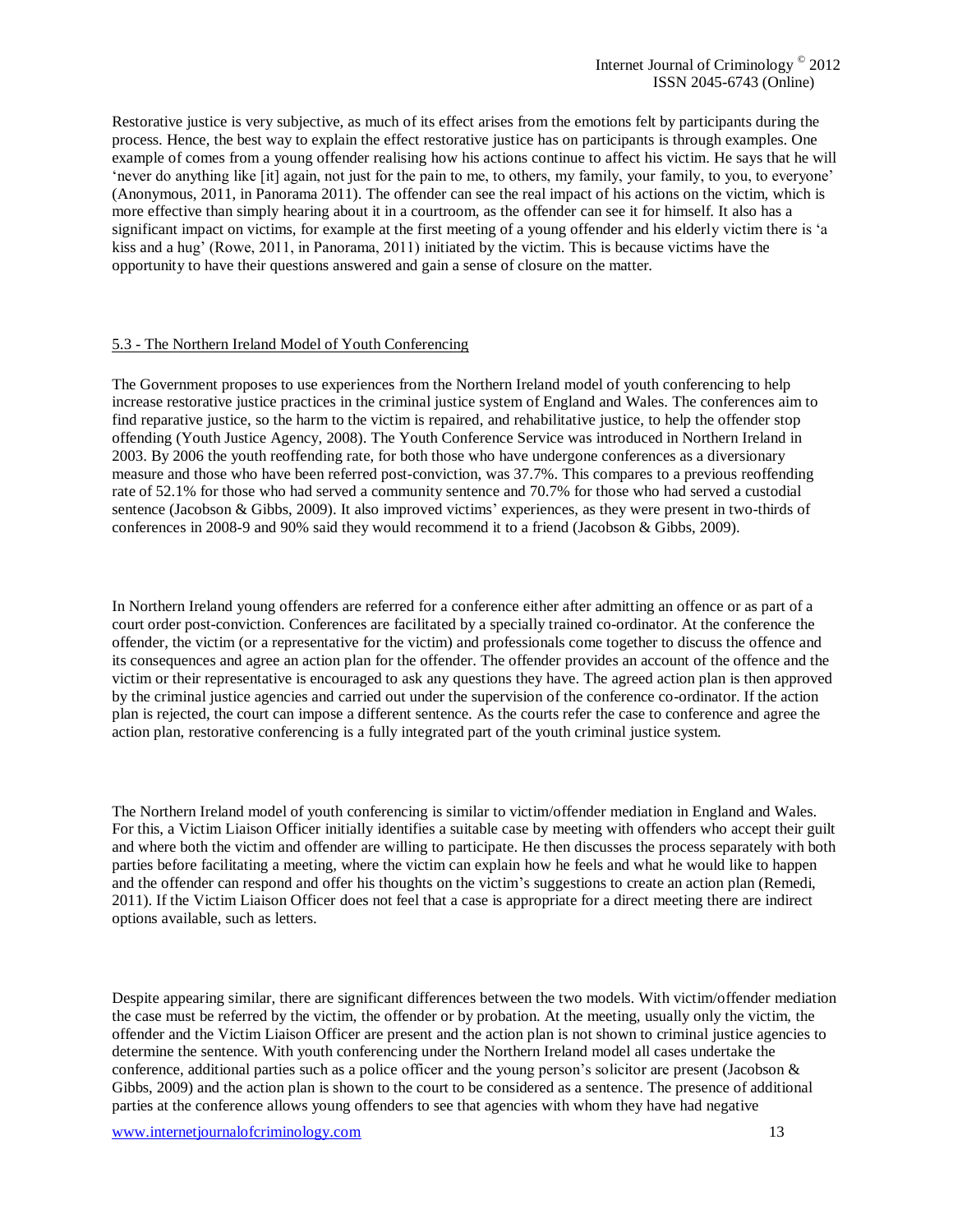experiences, such as the police, are actually able to provide support. As the youth conference is directed by the court and the court is presented with the action plan as a potential sentencing option, it is also integrated with the criminal justice system. From the public perspective, this could also give the conference more credibility.

#### 5.4 - The Positives of Restorative Justice

The most significant positive of restorative justice is its focus on repairing harms as opposed to punishing actions. This is central to restorative practices and it is this that allows the harms to both the victim and the offender to be put right, therefore correcting the wrongs of the current situation and the wrongs of the past to help the victim recover from the crime and to help the offender begin a life away from crime.

A further positive is its provision for the victim to have their voice genuinely heard by the offender. This seems to be preferable to the current victim person statement scheme as, whilst the current scheme does give victims the opportunity to describe how the crime has affected them, highlight their concerns and state whether they need any support (CPS, 2012), it has received criticism (see Edwards, 2009 for a discussion).

Another positive is the ability for the results to be achieved both directly, with actual victim/offender dialogue, and indirectly, for example through representatives or indirect exchanges via a mediator (Zehr, 2002). This choice is beneficial as it enables restorative justice opportunities to be available to more people.

#### 5.5 - The Negatives of Restorative Justice

One of the main limitations of restorative justice is that, despite substantial discussion of what restorative justice should be, 'there is no agreed-upon definition' (Daly, 2008 in Sullivan & Tifft, 2008). This creates problems in identifying what is wholly restorative and what is only partially restorative (see chapter four at 4.1.2 and Appendix A).

A significant challenge to England and Wales adopting a similar approach to the Northern Ireland model of youth conferencing is that England and Wales is a considerably larger jurisdiction, with an estimated population of 55,240,000 compared to only 1,799,000 in Northern Ireland for the same period (Office for National Statistics, 2011). The greater population results in a considerably larger youth justice system with a 'greater complexity of agencies and partnerships' (Jacobson & Gibbs, 2009: 20) and different budgets, making it harder to adopt the same approach.

Additionally, voluntariness is essential for restorative practices to be most effective (see chapter four at 4.1.2). Therefore, if one party is unwilling to participate the restorative options are reduced, and if neither party is willing to participate, the only remaining option is formal justice (Marshall, 1999). However, 'the majority of [victims] offered a chance to participate would like to do so, and the rate of agreements is also high' (Marshall, 1999: 8). Even if formal justice is the only option, it could still maintain some partially restorative practices, such as reparation (see Appendix A for a diagram to show the extent to which different activities are restorative).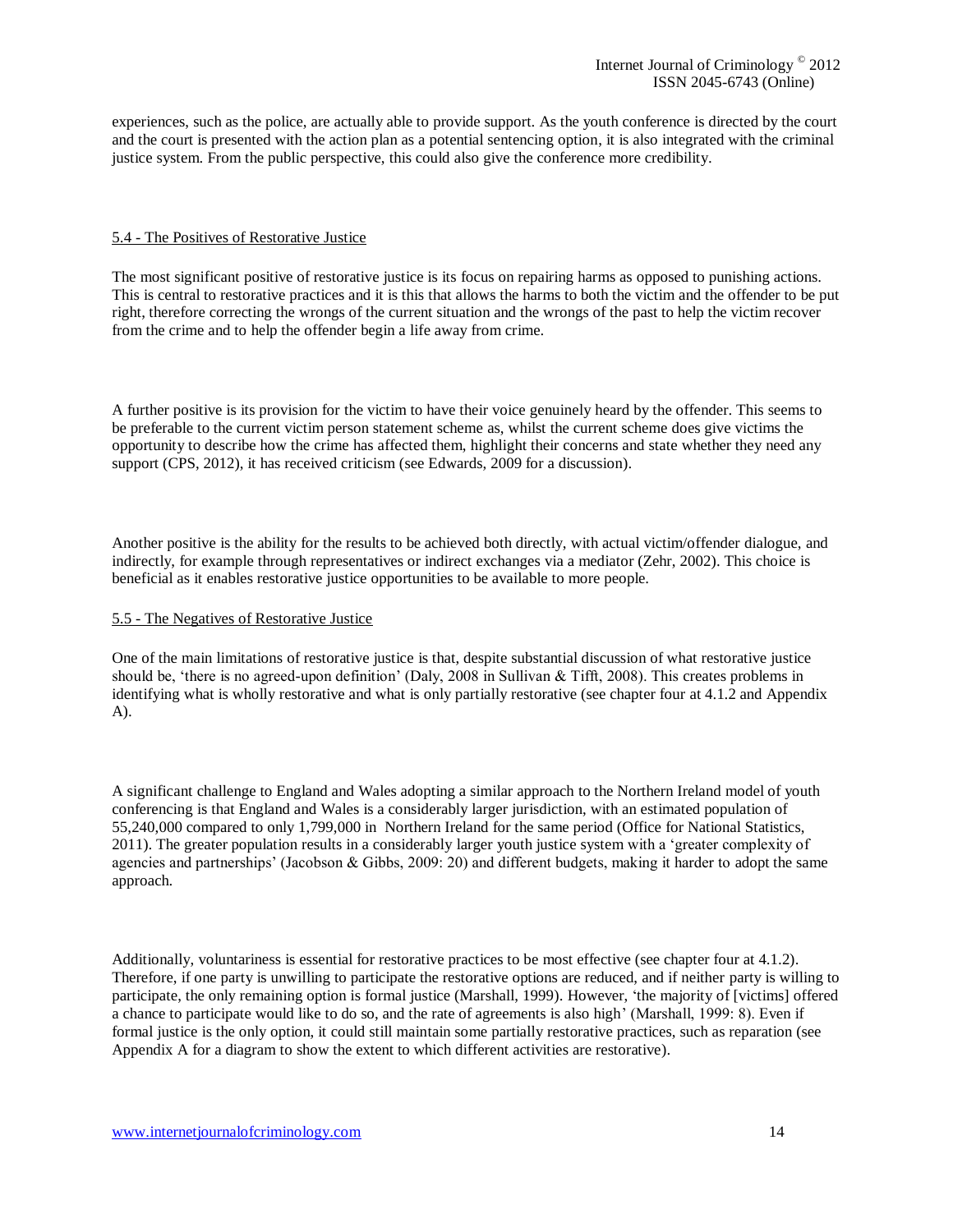A further limitation is that 'communities are not as integrated as they once were' (Marshall, 1999: 8) which causes problems for restorative justice practices as engagement with the community is a key principle, and one of the earlier identified pillars (see chapter five at 5.1). However, as has been seen with the case of Iceland, this may not cause significant concern (see chapter four at 4.1.3)

Therefore, whilst restorative justice practices can offer significant advantages, in practicality there are significant potential drawbacks. However, these may be limited, as some could be rectified, for example by defining restorative justice, and others may not be as significant as first appears, such as the levels of community cohesion.

#### 5.6 - How Restorative Justice could Assist the Government's Proposals in the Green Paper

#### *5.6.1 – Parenting Orders*

Restorative justice practices could assist the proposal for Youth Offending Teams to undertake more work with parents undergoing parenting orders. A restorative parenting order could teach parents the skills needed to support their children and instil discipline whilst recognising and highlighting sources of support for any problems the parents may have. This could help to provide a more stable home environment for young offenders. They would also see that society is providing support to help rectify harms which contribute to their offending behaviour, thereby reducing reoffending by the removal of a contributory factor. This also helps young offenders to create community ties via interactions with the agencies supporting their parents.

## *5.6.2 – Simplifying Out-of-Court Disposals*

The aim of the simplification of out-of-court disposals is to deter young offenders from the criminal justice system, as opposed to drawing them further into it. Restorative justice practices may be able to assist this. Early restorative intervention provides an opportunity for the root causes of young offenders' criminal behaviour to be addressed, thereby helping to prevent future offending. By allowing some offences to be dealt with out-of-court, the young offender is able to remain outside the main criminal justice system but access the support required to address the root causes of his offending.

#### *5.6.3 – Joined up Approach*

Restorative justice could also assist with the joined up approach proposed in the Green Paper as it involves different agencies representing different parties working together to repair the harms caused. This enables the young offender to understand that he has not been separated from society but that society is supporting him. This societal support means that the young offender is not labelled and consequently treated differently. This is an important aspect of desistance theory, which explains why offenders stop offending (see chapter six).

www.internetjournalofcriminology.com 15 It is suggested that the joined up approach proposed could decrease the need for custody (Ministry of Justice, 2010). Currently, 75% of young people released from custody reoffend within one year (Ministry of Justice, 2010). If the use of custody decreases, the use of community sentences will increase. As 68% of young offenders on community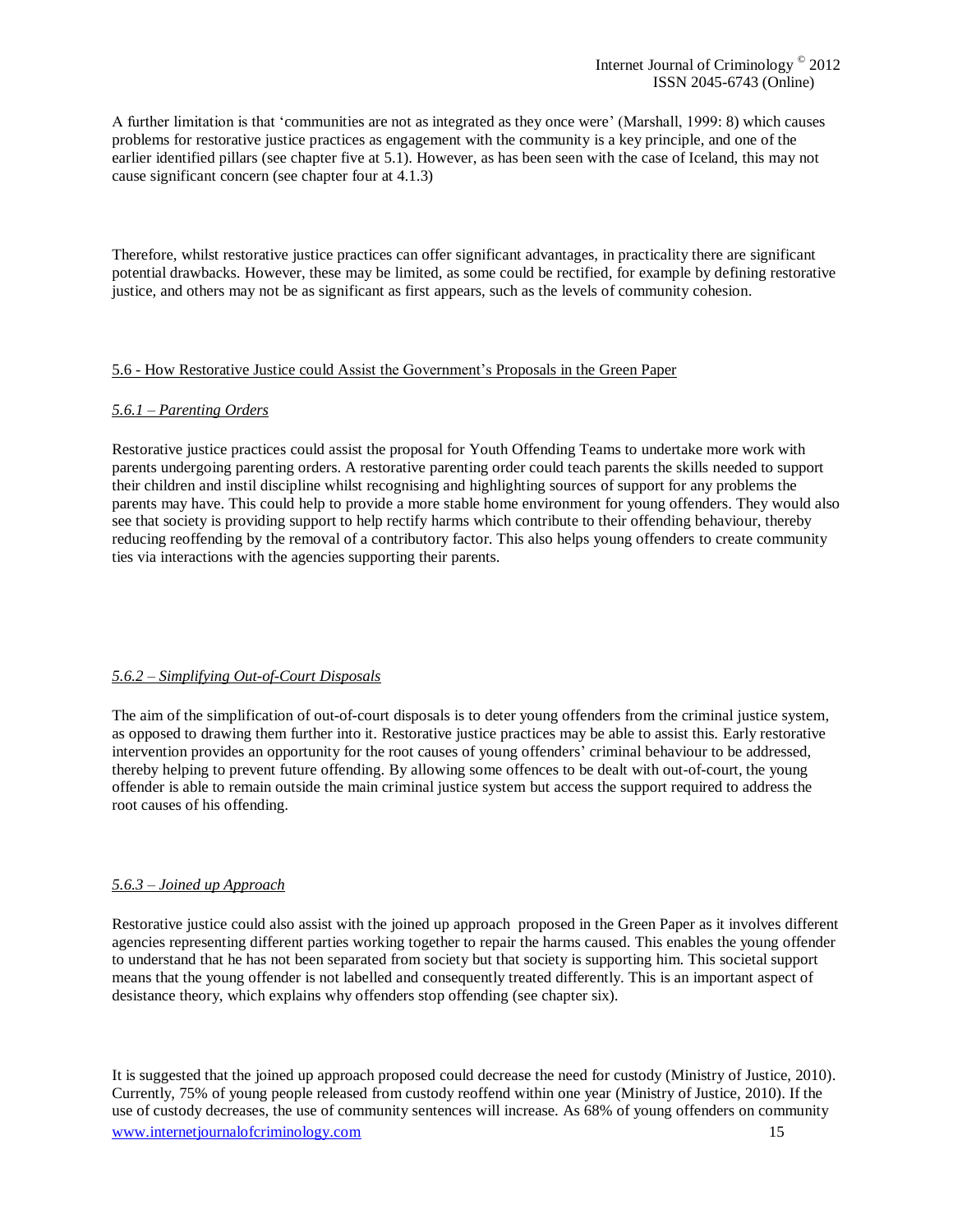sentences currently reoffend within one year (Ministry of Justice, 2010), the effectiveness of community sentences also needs to be addressed. Increasing the use of restorative justice could assist this because its focus enables young offenders to understand the consequences of their actions towards victims and the wider society and provides the support needed in all areas of life to enable the beginning of a life away from crime. Therefore, the community sentence becomes more effective which reduces the need for custody in itself.

#### 5.7 - Potential Inhibitions to the Increased use of Restorative Justice

Perhaps the most commonly believed inhibition to the increased use of restorative justice is how the public will react to the change (Thomson, 1999, Pali & Pelikan, 2010). For many years, restorative justice has been viewed as a soft option for offenders (Curtis-Fawley & Daly, 2005, Levrant, Cullen, Fulton & Wozniak, 1999, Delgrado, 2000 in Morris, 2002). However, it may be possible to persuade the public that restorative justice is useful to address low level first time offending in youths because young people are more impressionable so the impact of having to 'face up' (Youth Justice Board, 2006) to their crimes could be effective. Despite this, it is likely to be more difficult to persuade people that it is a realistic alternative to the current, traditional, criminal justice system for more serious offences if it continues to be viewed as a soft option. A major factor influencing public opinion is the media, as 'news variables … account for nearly half the variance in opinion change' (Page, Shapiro & Dempsey, 1987: 38). Media articles addressing restorative justice are becoming increasingly positive (The Observer, 2004, BBC News, 2009, The Mirror, 2010), even for serious offences (Sky News, 2011, The Sun, 2012). Therefore, with the assistance of positive media and the clearly encouraging statistics, it may be easier than previously thought to gain the support of the public. This view is supported by a survey which found the public to generally believe that non-custodial sentences are more effective than custodial sentences for youth cases of non-violent offending (Prison Reform Trust, 2008 in Jacobson & Gibbs, 2009).

A further inhibition is the fact that currently, restorative justice sentences are almost entirely distinct from the criminal justice system, as the court only imposes the sentence and becomes involved later if it is breeched. It is the Youth Offending Team who suggests the detail of the sentence and manages the order, with some aspects often delegated even further to additional agencies. This can inhibit the effectiveness of restorative justice practices, as it can lead to groups merely working in co-operation with each other, rather than in partnership. A more unified approach would improve the system for those being processed through it, as well as having the potential to improve the public perception of restorative justice as a more simple, unified approach is easier to understand and more credible, particularly if it is a genuine part of the criminal justice system as opposed to appearing separate to it as is currently the case.

#### 5.8 – Chapter Summary

Therefore, restorative justice appears to offer the potential for significant improvements to the criminal justice system, especially as the possible inhibitions to its increased use may not be as substantial as first appears. However, any changes to the youth justice system will require 'strong political will and leadership' (Jacobson & Gibbs, 2009:21). This is because such a radical change could require the implementation of changes and a wait for the public to see reduced reoffending statistics and experience positive changes in their local area before extensive public support is gained. However, as desistance can only be seen over time, it could take some years before any difference made is felt by communities.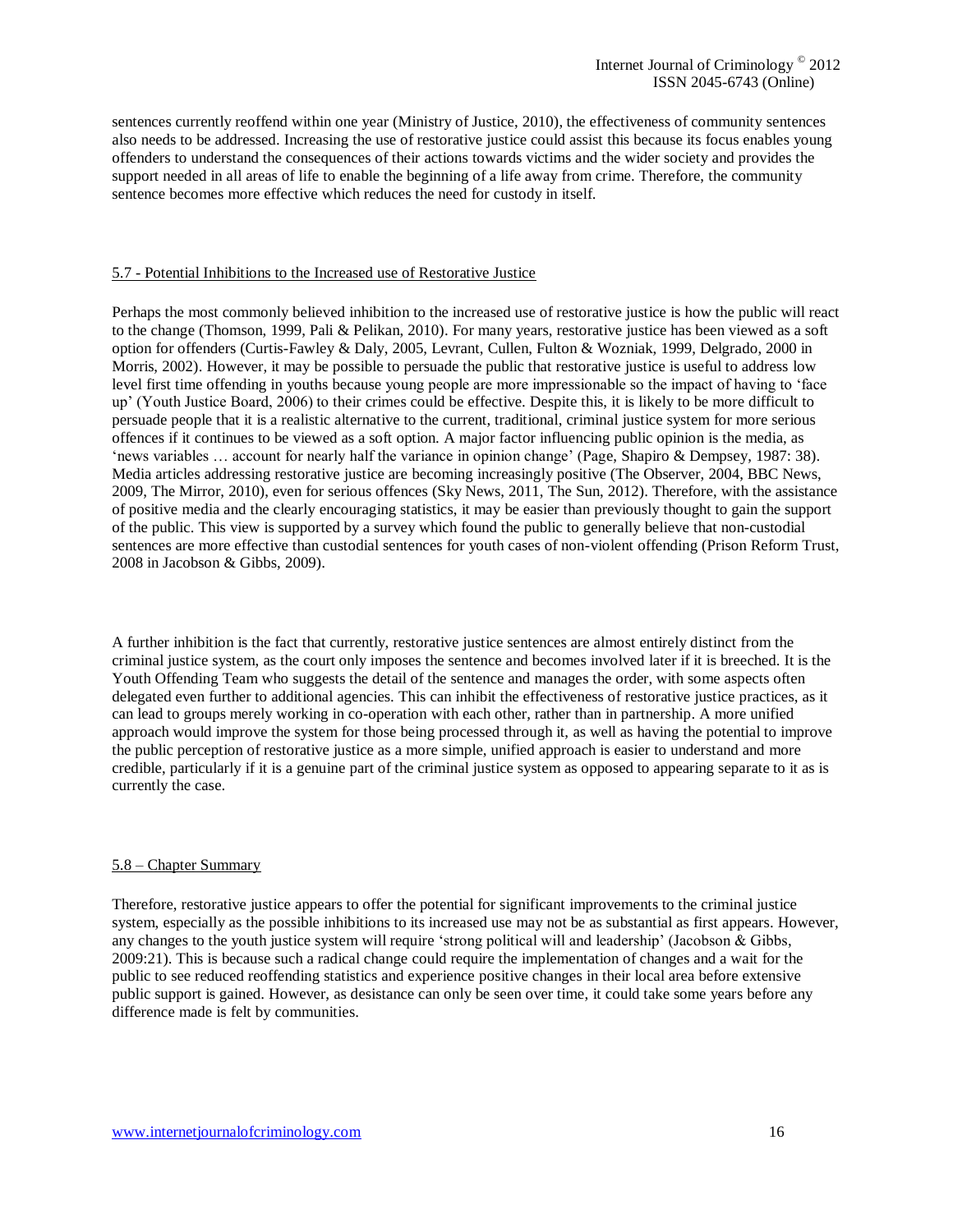Chapter Six:

Desistance Theory

*'Creating the opportunities for a life away from crime'*

*(Ministry of Justice, 2010: 68)*

## 6.1 - The Development of Desistance Theory

Many academics and researchers have explored what factors lead offenders to a permanent cessation of offending. Ideas generally suggest two requirements; for an offender to experience a change within himself and for an offender to receive support from society (Farrell & Calverley, 2006, Maruna, 2010, Farrell, 2009). These ideas fall under the broader heading of desistance theory, which has been described as a modern mystery due to it being so prevalent in research yet comparatively neglected in the depth of its research (Farrall & Calverley, 2006).

Research into reasons why people stop offending began around the 1930s and 1940s, during which Glueck and Glueck conducted extensive research on criminal careers, considering 'not the crime, but the criminal' (The Harvard Crimson, 2011) Their research was later used to test hypotheses, with Laub & Sampson (2001) concluding that strong social bonds could explain why a young offender may simply grow out of crime as he matures. However, it was not until the 1970s and the release of the findings from longitudinal research beginning in the 1960s that research into desistance theory significantly developed. By the middle of the 1980s, it had developed from an additional aspect to research into criminal careers to an investigation topic in its own right (Farrell & Calverley, 2006).

## 6.2 - What is Desistance Theory?

Whilst desistance can simply be seen as a termination of criminal behaviour, it is more accurately described as the process of maintaining non-criminal behaviour. This is because, whilst there is a time of desistance between offences, an offender has not completely 'quit the life of crime' (Maruna, 2010: 23) forever, but is merely taking a break. The element of long-term abstinence from crime removes the potential for criminal behaviour to be 'sporadically drifted in and out of', as shown by Matza's theory of delinquent drift (Piquero, 2004 in Maruna and Immarigeon, 2004: 109). Desistance requires a combination of the resolution of the offender to want to change and societal support.

Regarding the change to the offender, Maruna (2010) shows that he needs to develop a new identity, by creating a story to explain that he understands the reasons for his previous offending and that these influence who he is now, as a new person distinct from crime. It is important to see this as one journey which has developed him into a lawabiding person, as 'how can an apparently discontinuous life trajectory be made a related, meaningful train of events?' (Loftland, 1969 in Maruna, 2010: 8).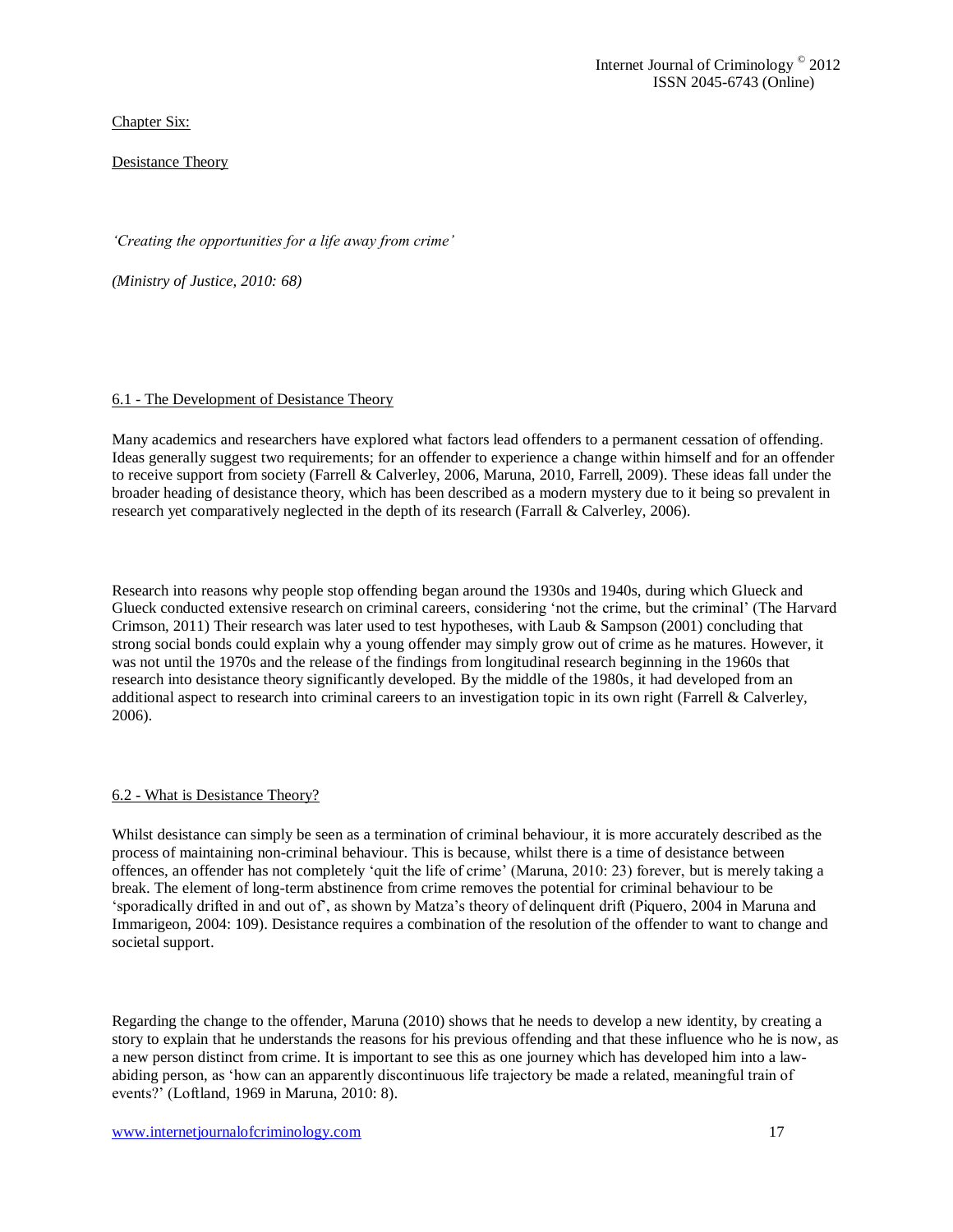The remaining element is that of the individual being supported by society. Desistance is assisted when an offender develops personal relationships and relationships with society (Farrall, 2002, in Robinson & Shapland, 2008) as, when a person has personal and social ties, desistance is more forthcoming (Maruna, 1999). Hence, 'finding employment … getting married … and becoming a parent' (Maruna, 1999: 4) all correlate positively with desistance from crime. This development of a sociogenic paradigm is useful as it evidences the social factors associated with maturing which support desistance (Wootton, 1959 in Maruna, 1999), as opposed to previous research stating offenders can grow out of crime with little explanation as to why.

#### 6.3 - How Desistance Theory relates to the Current Criminal Justice System

The current criminal justice system is rigid and its processes prevent an environment where desistance is forthcoming because offenders are forced through a system which focuses on punishment. Once a person has offended, he is often only identified by the offence he has committed. This is explained by labelling theory. The labelling creates problems for an offender trying to desist from crime because it makes him appear to be an outsider from mainstream society, unable to live by the rules of the majority (Becker, 1963). Once a person attracts a negative label, he is often also treated as having other undesirable traits (Becker, 2008 in Clarke, 2008), which further separates him from society. This labelling can also influence the individual and create a self-fulfilling prophecy. This means that an offender fulfils the label he is given, thus becoming the 'thing he is described as being' (Tannenbaum, 1938, in Braithwaite, 1989: 17).

As the current criminal justice system focuses on punishment offenders can be easily labelled; simply as an offender, by the specific offence committed, or by the punishment received. This labelling inhibits an offender's ability to undergo the inner change desistance theory requires as he is more likely to live up to the person he is described as being, instead of creating a positive new identity. Also, as it is society who labels an offender, it is not providing the support required by the societal element of desistance theory.

## 6.4 - How Desistance Theory Relates to Restorative Justice

Restorative justice practices almost echo desistence theory. As restorative justice focuses on repairing harm as opposed to punishment, it provides an environment where desistance is possible. This focus, whether on the historical harms to a young offender leading to the commission of an offence, or the harms to a victim as a result of an offence, shows an offender a greater reality of what he has caused.

The focus on victims provides them with a genuine opportunity to be involved with the offender and the consequences of the offender's actions. This involvement, whether direct or indirect, is generally very healing for victims. The focus on an offender enables the root causes of his offending behaviour to be addressed, thereby providing him with the support he needs to stop offending. This is an effective way for an offender to begin to experience the inner change and start the new life story required by desistance theory. This is because the imagery of seeing the actual consequences of his actions is a powerful tool.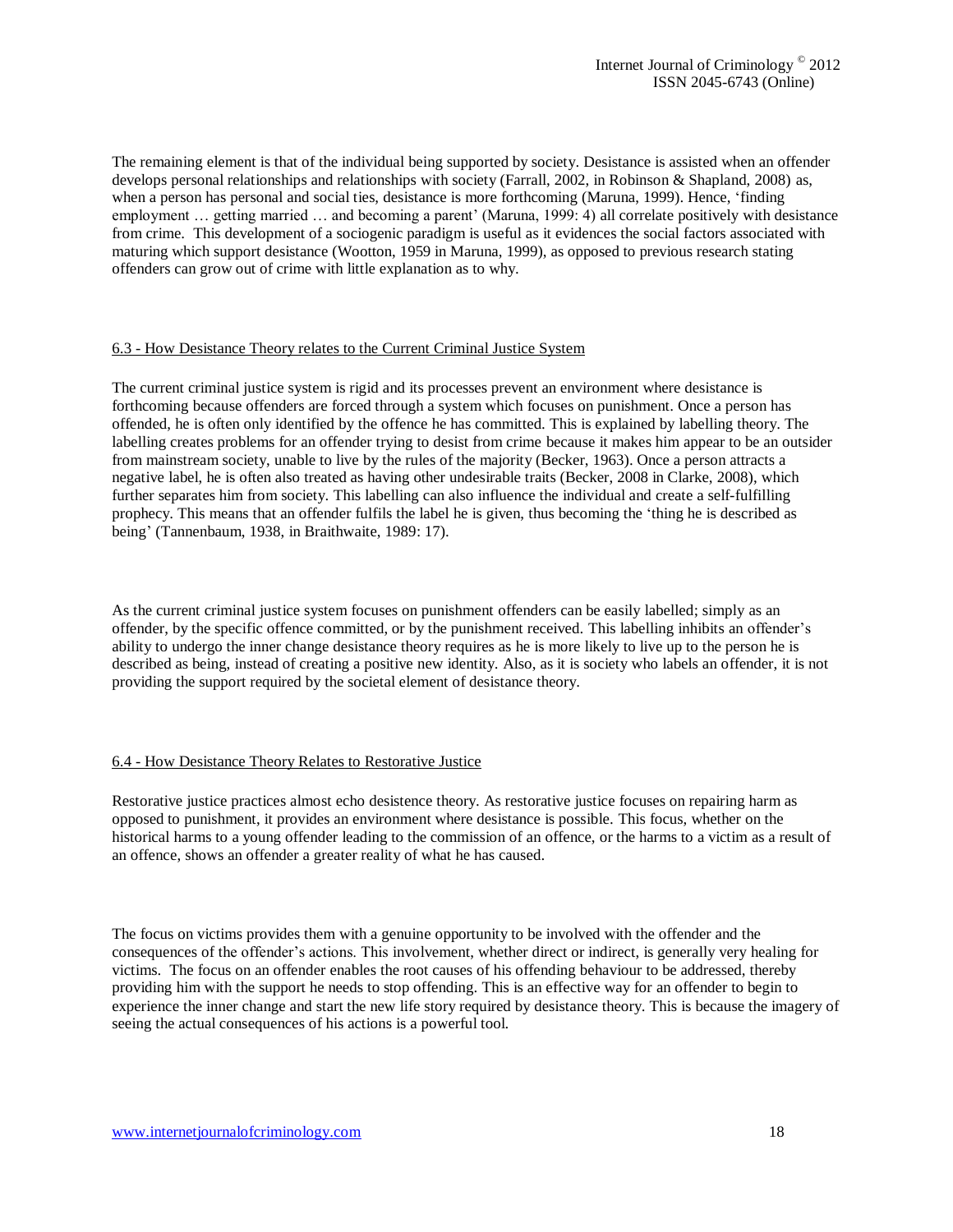The societal support element of desistance theory is also very similar to the community involvement element of restorative justice, as both highlight the need for strong community connections. Desistance theory emphasises the need for an offender to receive support from society to aid his desistance from crime. This is almost identical to the element of restorative justice practices which help young offenders to develop links with wider society.

Therefore, the essential elements of an individual change and societal support emphasised by desistance theory, are very closely supported by the restorative justice principles that offenders need to understand they are responsible for the harm they caused but that it is also recognised they too may need support from society to help them desist from offending.

## 6.5 - How Desistance Theory relates to the Government's Proposals

## *6.5.1 – Incorporating Ideas from the Northern Ireland Model of Youth Conferencing*

One idea from the Northern Ireland model of youth conferencing which could be beneficial to adopt is the inclusion of additional agencies at youth conferences. This shows young offenders a wider range of available support, which may encourage them to speak to someone, as societal support is easier to achieve if it is clear where the support is needed. This visible extra support also shows young offenders that they are being helped, not stigmatized. However, care needs to be taken that the support is of the right intensity, to prevent young offenders feeling labelled as needing extra support thereby removing their freedom.

Adopting experiences from the Northern Ireland model of youth conferencing could encourage more victims to become involved in the criminal justice system. Currently, many victims do not want to be involved (Victim Support, 2012) though it would be beneficial if they were as there would be more opportunities for young offenders to see the consequences of their actions to others. Even indirectly, communication between victims and offenders can be valuable, but direct communication is usually more effective (Youth Justice Board, 2008).

## *6.5.2 – Parenting Orders*

The proposal for Youth Offending Teams to work more closely with parents to help them accept their parental responsibilities and support their children has been criticised by The Children's Legal Centre (see chapter four at 4.2.4). However, the proposal does reflect the aims of both desistence theory and restorative justice. This is because it allows young offenders to see that society acknowledges potential causes of their offending behaviour and that society can provide support to help parents address their problems. This can lead to a more stable home life, which has been shown in chapter five at 5.6.1 as a way to help young offenders to develop a life away from crime.

## *6.5.3 – Simplifying Out-of-Court Disposals*

Simplifying out-of-court disposals is a further proposal suggested by the Green Paper. This proposal relates well to the ideas of both restorative justice and desistance theory. Making the out-of-court disposal system more flexible (see chapter four at 4.2.5) would allow greater discretion and help to prevent young offenders from entering the criminal justice system at all. Instead, it would provide them with support from society to help them address their behaviour and encourage a change in themselves. However, to implement this would be likely to require regulations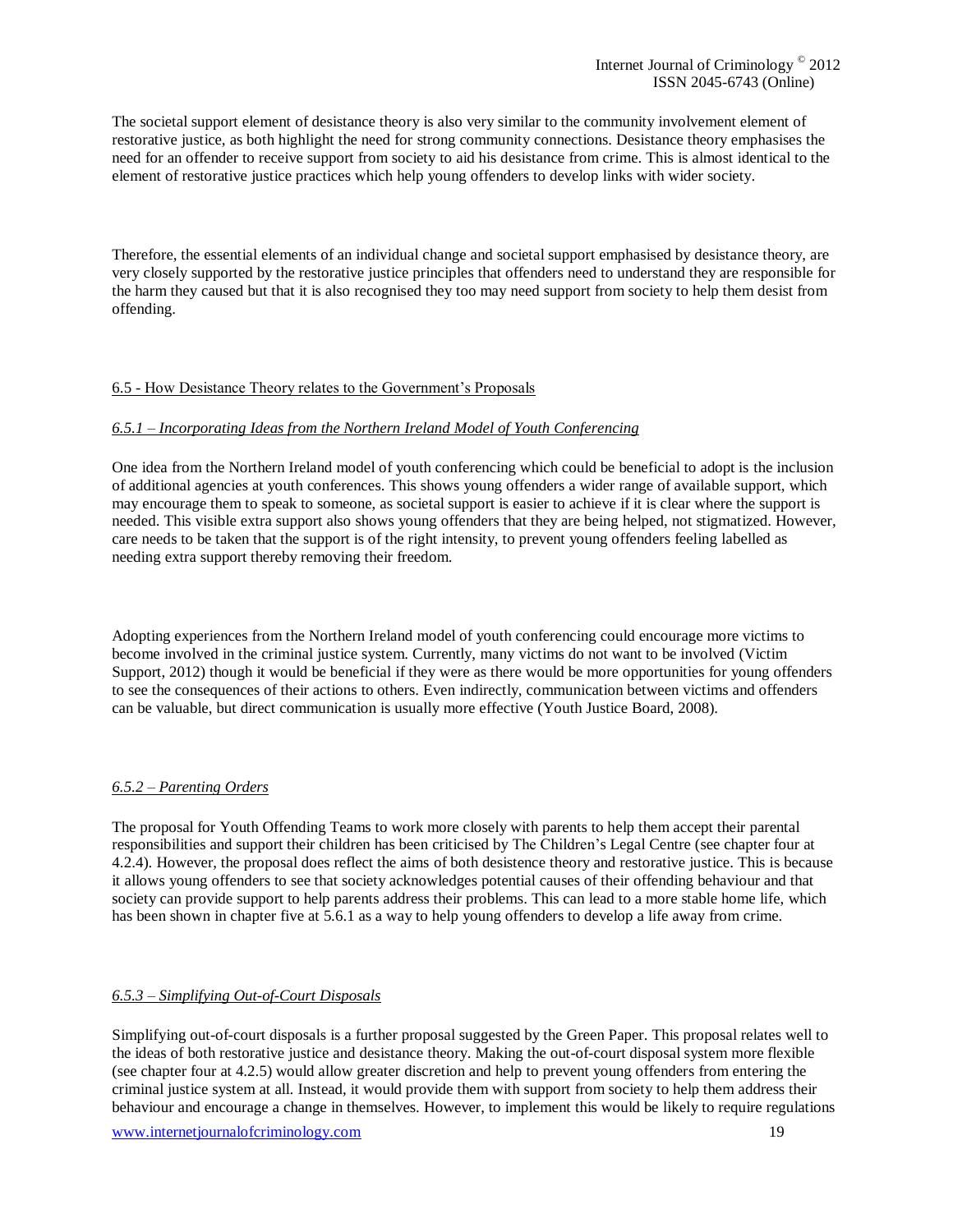to ensure discretion is fairly exercised and the most appropriate support is provided, to avoid it becoming something which is a good theory but is ineffective in practice due to its delivery.

## *6.5.4 – A Joined Up Approach*

A joined up approach would enable the societal support elements of both restorative justice and desistance theory to work, providing that the different agencies involved work together in harmony, not just alongside each other. This would enable young offenders to understand that society includes them and supports them in their steps away from a criminal career. This positive involvement with society also helps to develop young offenders' links with the community.

The current experiences of different agencies working together is not as positive as it could be because agencies often have conflicting agendas to ensure that they meet internal or government targets. Legislation to ensure that the different agencies all have common aims would enable the focus to remain on the young offender. This would provide a stronger community feel which, alongside a truly reintegrative, restorative approach, should ensure the best possible outcomes, as 'repute in the eyes of a close acquaintance matters more to people than the opinions … of criminal justice officials.' (Braithwaite, 1989: 69).

## 6.6 – Chapter Summary

Desistance theory is an overarching theory which explores the factors contributing to the reasons offenders cease to offend permanently. The principles highlighted in desistance theory are very similar to those in restorative justice, as both emphasise the need for a recognition by the offender, either of the harm caused (restorative justice) or to create a new life (desistance theory), and the need for society to support and not stigmatise him. These ideas are very different to those in the current criminal justice system, where the emphasis is predominately on punishment, which can lead to an offender being excluded from society, subsequently inhibiting his ability to remove himself from his criminal career. Therefore considering this, restorative justice appears to be better suited to advancing the Government's aim to reduce recidivism.

Chapter Seven:

*Conclusion*

*'These reforms are radical and necessary' (Ministry of Justice, 2010: 5)*

## 7.1 - Summary of Research

This research has examined whether the proposals put forward in the Coalition Government's Green Paper, 'Breaking the Cycle: Effective Punishment, Rehabilitation and Sentencing of Offenders' (Ministry of Justice, 2010) to increase the use of restorative justice would reduce the recidivism rates of young offenders as proposed or whether the current criminal justice system is the most effective means of achieving the Government's aims.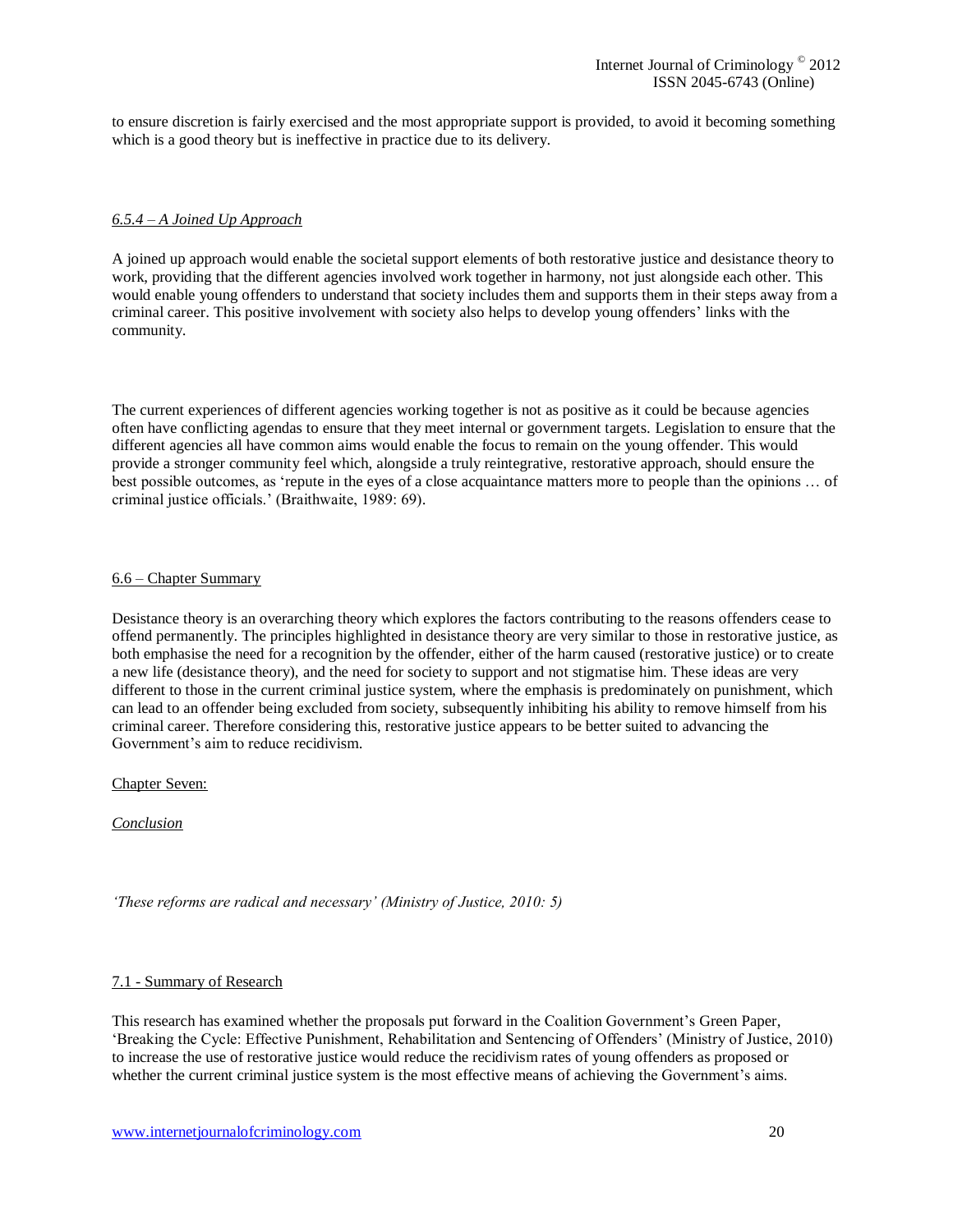Research into desistance theory shows that young offenders may simply grow out of offending, although this is likely to be due to the social links gained through maturing, which also inspires a change in the offender himself. For example, gaining employment builds ties with society and having children encourages a change in the offender, as he has someone to provide and be responsible for. Considering this, as the current criminal justice system seeks predominately to sufficiently punish offenders (Bentham, 1907), restorative justice is clearly more desirable. This is because it provides opportunities for offenders to realise the consequences of their offending behaviour and receive help to address its root causes. This enables the offender to experience a change within him and assists the creation of social ties through the support provided, thereby helping him to remove himself from crime, which clearly reduces recidivism. However, there are still potential inhibitions to such an approach being adopted, though these could be less substantial than has previously been thought (see chapter five at 5.7).

#### 7.2 – Recommendations on the use of Restorative Justice

The belief that 'there is no patentable formula for dealing with criminal policy ... in general' (Hirsch & Ashworth, 1992: 98) seems to be an accurate statement, as neither the current criminal justice system nor restorative justice can promise to prevent recidivism. This is because crime, as with any other social phenomenon, is different for each individual. Nevertheless, crime continues to be a social and economic concern, and one which many different governments have developed many different policies to address. Whilst the current Government expresses its policies to be a 'break … from the policies of the past' (Ministry of Justice, 2010: 2) the Green Paper's emphasis on restorative justice is not new. In 1997, New Labour attempted to transform youth justice with an underlying focus on restorative justice (Home Office, 1997) and in 2003 the Government published a consultation document stating restorative justice 'can transform how we approach crime and justice' (Home Office, 2003 in Crawford & Burden, 2005: 2).

However, as a time has now been reached when the building and maintenance of each new prison place is £170,000 and the estimated total cost of crime committed by offenders' reoffending is £11 billion a year, something clearly needs to change (Iles, 2010). For young offenders alone, restorative justice has been estimated to produce a lifetime saving of £7050 per offender, with the costs of implementing restorative processes being paid back within the first year (The Matrix Report 2009, in Restorative Justice Council 2011b).

Therefore, considering theories which suggest how offenders desist from crime alongside the finding that restorative justice practices are best placed to enable desistance, it seems that restorative justice could be the solution. This is particularly evident when these factors are added to the significant projected financial benefits of restorative justice. However, changes as radical as this can take time, and desistance itself is a slow and on-going process, so perseverance will be crucial. Previous governments' policies have led to legislation, such as the Crime and Disorder Act 1998, which have restorative justice as an underlying principle (Crawford & Burden, 2005), but do not create a fully integrated restorative justice system. Therefore, to provide restorative justice with a genuine chance of being as effective as projected and made the future of criminal justice, the most important factor when implementing the proposals is to ensure that the entire criminal justice system adopts a wholly integrated restorative approach. Without this, the proposals are likely to be no different from those of the past and the system will remain disjointed, with neither traditional nor restorative justice being given a real opportunity to be an effective way to reduce recidivism.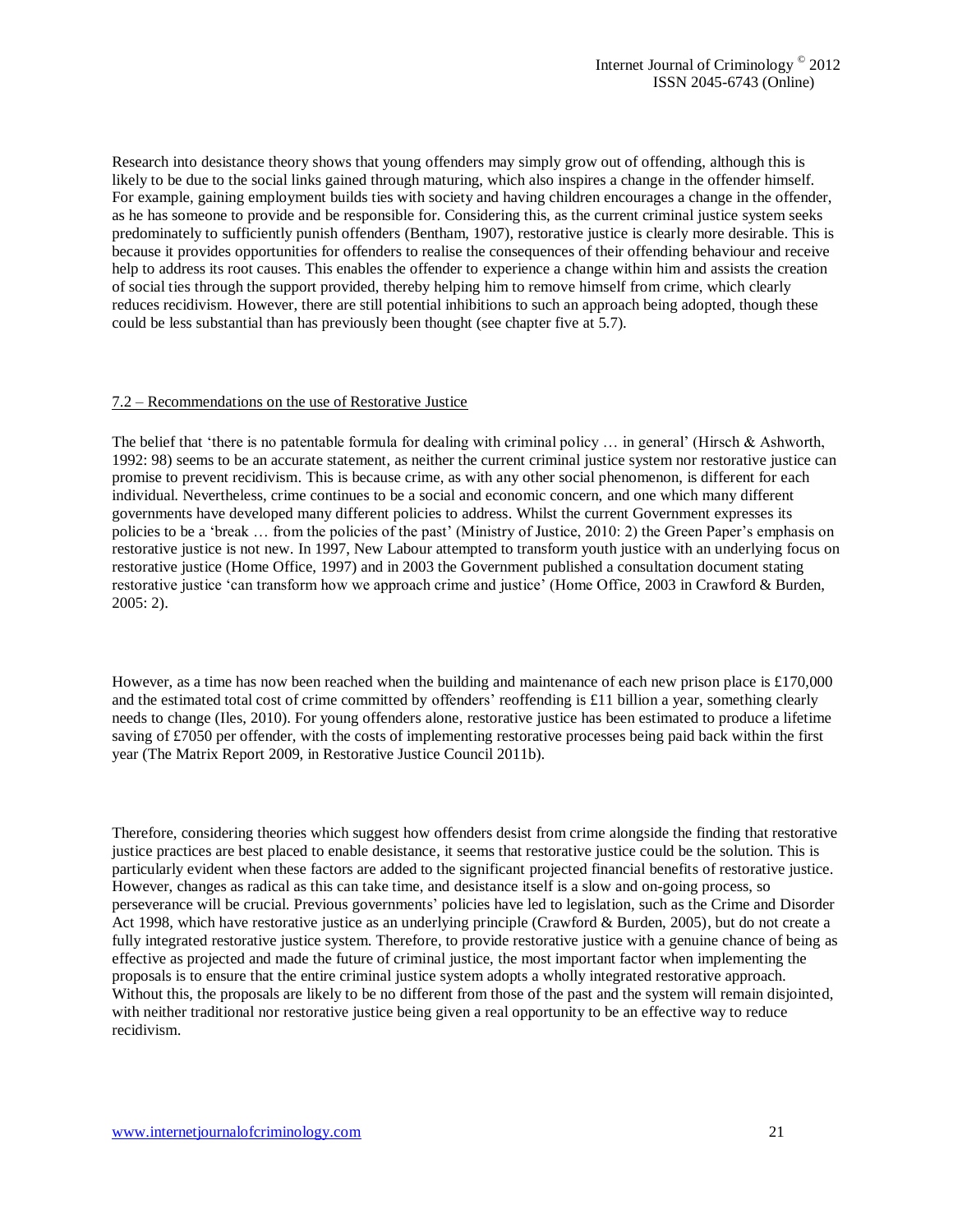## Appendix A

A diagram to show which practices are wholly restorative, which are mostly restorative and which are only partly restorative.



(McCold & Wachtel, 2003)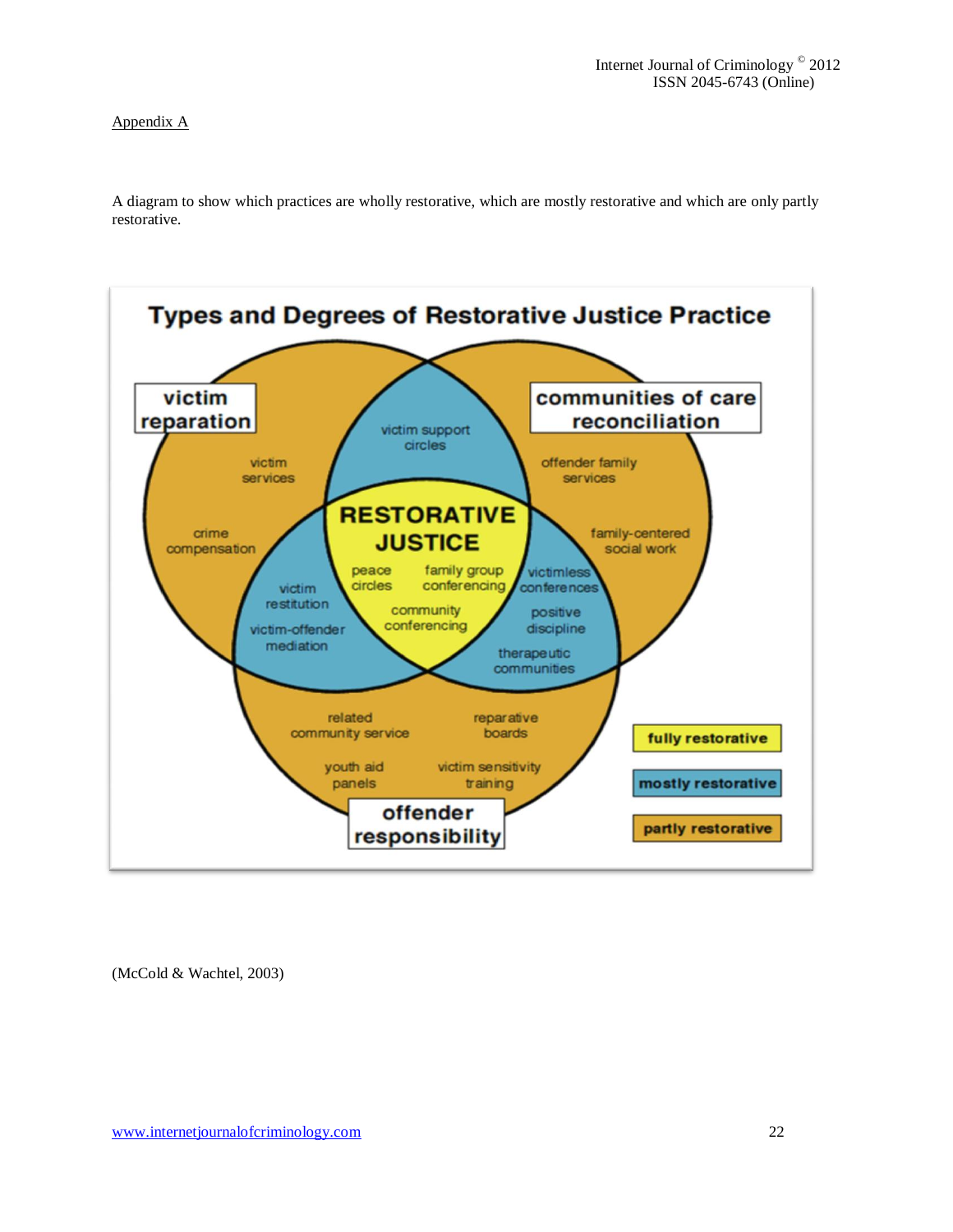#### References

Adolphus, M. (2012) 'How to... carry out a literature review for a dissertation or research paper', Available at: <http://www.emeraldinsight.com/research/guides/methods/literature2.htm>**,** Accessed on 05/01/12

Ball, C. (2000) 'The Youth Justice and Criminal Evidence Act 1999 Part 1: A Significant Move Towards Restorative Justice or a Recipe for Unintended Consequences' *Criminal Law Review* pp.211-222

BBC News, (2009) 'Victim Meetings 'cut' Youth Crime' (Internet) Available at: [http://news.bbc.co.uk/1/hi/uk/8328529.stm,](http://news.bbc.co.uk/1/hi/uk/8328529.stm) Accessed on: 13/03/2012

Becker, H. (1963) *Outsiders: Studies in the Sociology of Deviance*, USA: The Free Press

Becker, H. (2008) 'Career Deviance' in Clarke, E (2008) (ed.) *Deviant Behaviour* Seventh Edition, USA: Worth Publishers: pp.198-200

Bentham, J. (1907) *An Introduction to the Principles of Morals and Legislation*, Oxford: Clarendon Press

Braithwaite, J. (1989) *Crime, Shame and Reintegration* New York: Cambridge University Press

Bryman, A. (2004) *Social Research Methods*, 2<sup>nd</sup> edition, USA: Oxford University Press

Church of England, (2011) 'Breaking the Cycle: Effective Punishment, Rehabilitation and Sentencing of Offenders, A Response to the Ministry of Justice Green Paper of December 2010 on Behalf of the Mission & Public Affairs Council of the Church of England' [pdf] Available at: [http://www.churchofengland.org/media/1206139/breakingthecycleresp2011.pdf,](http://www.churchofengland.org/media/1206139/breakingthecycleresp2011.pdf) Accessed on: 22/03/2012

Crawford, A., & Burden, T. (2005) *Integrating Victims in Restorative Youth Justice*, Bristol: The Policy Press

Curtis-Fawley, S., & Daley, K. (2005) 'Gendered Violence and Restorative Justice – The Views of Victim Advocates' *Violence Against Woman* 11(5): pp.603-638

Daly, K. (2008) 'The Limits of Restorative Justice' in Sullivan, D., & Tifft, L., (2008) (ed.) *Handbook of Restorative Justice*, Oxen: Routledge: pp.134-150

Daly, K., & Immarigeon, R. (2008) 'The Past, Present and Future of Restorative Justice: Some Critical Reflections' *The Contemporary Justice Review* 1 (1): pp.21-45

David, M., & Sutton, C. (2004) *Social Research The Basics*, UK: Sage Publications

Edwards, I. (2009) 'The Evidential Quality of Victim Personal Statements and Family Impact Statements' *International Journal of Evidence and Proof* 13(4): pp.293-320

Farrell, S. (2009) *Rethinking What Works with Offenders: Probation, Social Context and Desistance from Crime* Cullompton: Willan Publishing

Farrell, S., & Calverley, A. (2006) *Understanding Desistance from Crime: Emerging Theoretical Directions in Resettlement and Rehabilitation* Berkshire: Open University Press

Fitzpatrick, C. (2011) 'What is the Difference between 'Desistance' and 'Resilience'? Exploring the Relationship between Two Key Concepts' *Youth Justice* 11 (3): pp.221 -234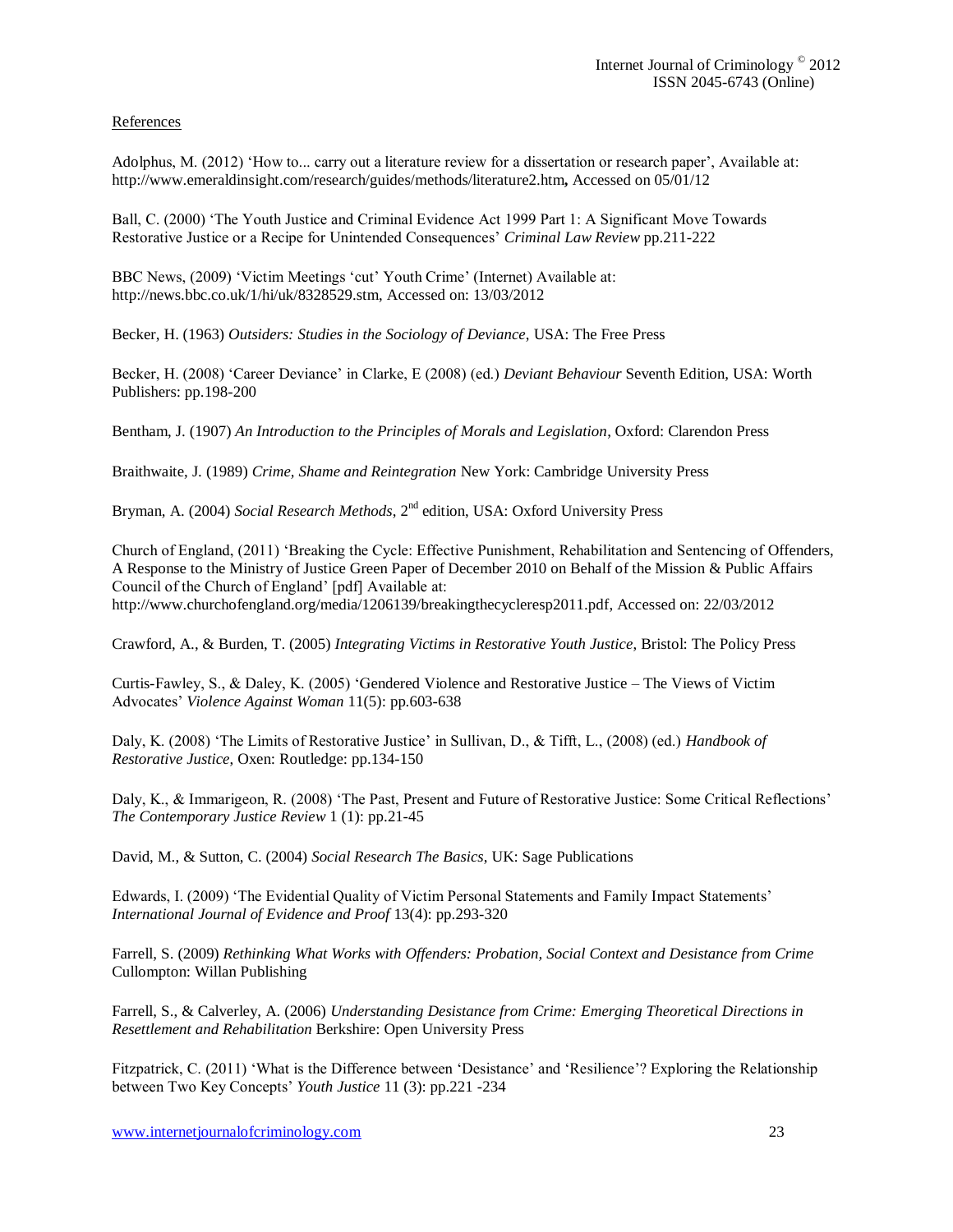Francis, P. (2000) 'Getting Criminological Research Started' in Jupp, V., Davies, P., & Francis, P. (2003) (ed) *Doing Criminological Research*, London: Sage Publications: pp.29-54

G4S, (2011) 'Breaking the Cycle: Effective Punishment, Rehabilitation and Sentencing of Offenders, Response by G4S Care and Justice Services UK to the Government's Consultation' [pdf] Available at: [http://www.g4s.uk.com/en-](http://www.g4s.uk.com/en-GB/Media%20Centre/Thought%20leadership/Public%20consultation%20papers/~/media/Files/United%20Kingdom/G4S%20Response%20to%20Government%20Green%20Paper%20-%20Executive%20Summary%20-%20March%202011.ashx)

[GB/Media%20Centre/Thought%20leadership/Public%20consultation%20papers/~/media/Files/United%20Kingdom](http://www.g4s.uk.com/en-GB/Media%20Centre/Thought%20leadership/Public%20consultation%20papers/~/media/Files/United%20Kingdom/G4S%20Response%20to%20Government%20Green%20Paper%20-%20Executive%20Summary%20-%20March%202011.ashx) [/G4S%20Response%20to%20Government%20Green%20Paper%20-%20Executive%20Summary%20-](http://www.g4s.uk.com/en-GB/Media%20Centre/Thought%20leadership/Public%20consultation%20papers/~/media/Files/United%20Kingdom/G4S%20Response%20to%20Government%20Green%20Paper%20-%20Executive%20Summary%20-%20March%202011.ashx) [%20March%202011.ashx,](http://www.g4s.uk.com/en-GB/Media%20Centre/Thought%20leadership/Public%20consultation%20papers/~/media/Files/United%20Kingdom/G4S%20Response%20to%20Government%20Green%20Paper%20-%20Executive%20Summary%20-%20March%202011.ashx) Accessed on: 22/03/2012

Hales, J., Nevill, C., Pudney, S & Tipping, S. (2009) *Longitudinal Analysis of the Offending, Crime and Justice Survey 2003-2006* Home Office Research Report 19, London: The Stationary Office

Hall, I. (2011) 'Crime Reduction Charity Nacro Hires Head of Policy and Public Affairs' Available at: [http://www.publicaffairsnews.com/no\\_cache/home/uk-news/news-detail/newsarticle/crime-reduction-charity-nacro](http://www.publicaffairsnews.com/no_cache/home/uk-news/news-detail/newsarticle/crime-reduction-charity-nacro-hires-head-of-policy-and-public-affairs/73/)[hires-head-of-policy-and-public-affairs/73/,](http://www.publicaffairsnews.com/no_cache/home/uk-news/news-detail/newsarticle/crime-reduction-charity-nacro-hires-head-of-policy-and-public-affairs/73/) Accessed on: 18/03/2012

Hirsch, A., & Ashworth, A. (1992) 'Not Not Just Deserts: A Response to Braithwaite and Petit' *Oxford Journal of Legal Studies* 12(1): pp.83-98

HM Government, (2012) 'Youth Offending Teams: What They Are' (Internet) Available at: [http://www.direct.gov.uk/en/YoungPeople/CrimeAndJustice/Ifyoungpeoplegetintroublewiththelaw/DG\\_196396,](http://www.direct.gov.uk/en/YoungPeople/CrimeAndJustice/Ifyoungpeoplegetintroublewiththelaw/DG_196396) Accessed on: 24/02/2012

HM Government, (2012a) 'Young People: Going to Court After Being Charged with a Crime' (Internet) Available at[: http://www.direct.gov.uk/en/YoungPeople/CrimeAndJustice/Youngpeopleandcourt/DG\\_10027682,](http://www.direct.gov.uk/en/YoungPeople/CrimeAndJustice/Youngpeopleandcourt/DG_10027682) Accessed on: 24/02/2012

HM Government, (2012b) 'Custodial Sentences for Young People' (Internet) Available at: [http://www.direct.gov.uk/en/YoungPeople/CrimeAndJustice/Typesofsentencesyoungpeoplecanget/DG\\_196435,](http://www.direct.gov.uk/en/YoungPeople/CrimeAndJustice/Typesofsentencesyoungpeoplecanget/DG_196435) Accessed on: 24/02/2012

HM Government, (2012c) 'Young People and Custody' (Internet) Available at: [http://www.direct.gov.uk/en/YoungPeople/CrimeAndJustice/Youngpeopleservingyoursentence/DG\\_10027708,](http://www.direct.gov.uk/en/YoungPeople/CrimeAndJustice/Youngpeopleservingyoursentence/DG_10027708) Accessed on: 24/02/2012

HM Government, (2012d) 'What Happens When Serving a Community Sentence' (Internet) Available at: [http://www.direct.gov.uk/en/YoungPeople/CrimeAndJustice/Youngpeopleservingyoursentence/DG\\_196442,](http://www.direct.gov.uk/en/YoungPeople/CrimeAndJustice/Youngpeopleservingyoursentence/DG_196442) Accessed on: 24/02/2012

Home Office (1997) *No More Excuses – A New Approach to Tackling Youth Crime in England and Wales*, London: Home Office

Iles, J, (2010) 'Julie Iles: Why Britain Needs a Restorative Justice Revolution' (Internet) Available at: [http://conservativehome.blogs.com/platform/2010/09/why-britain-needs-a-rehabilitaton-revolution.html,](http://conservativehome.blogs.com/platform/2010/09/why-britain-needs-a-rehabilitaton-revolution.html) Accessed on: 13/03/2012

Jacobson, J., & Gibbs, P. (2009) *Making Amends: Restorative Youth Justice in Northern Ireland* UK: Prison Reform Trust

Judiciary of England and Wales, (2012) 'Response to Breaking the Cycle: Effective Punishment, Rehabilitation and Sentencing of Offenders' [pdf] Available at: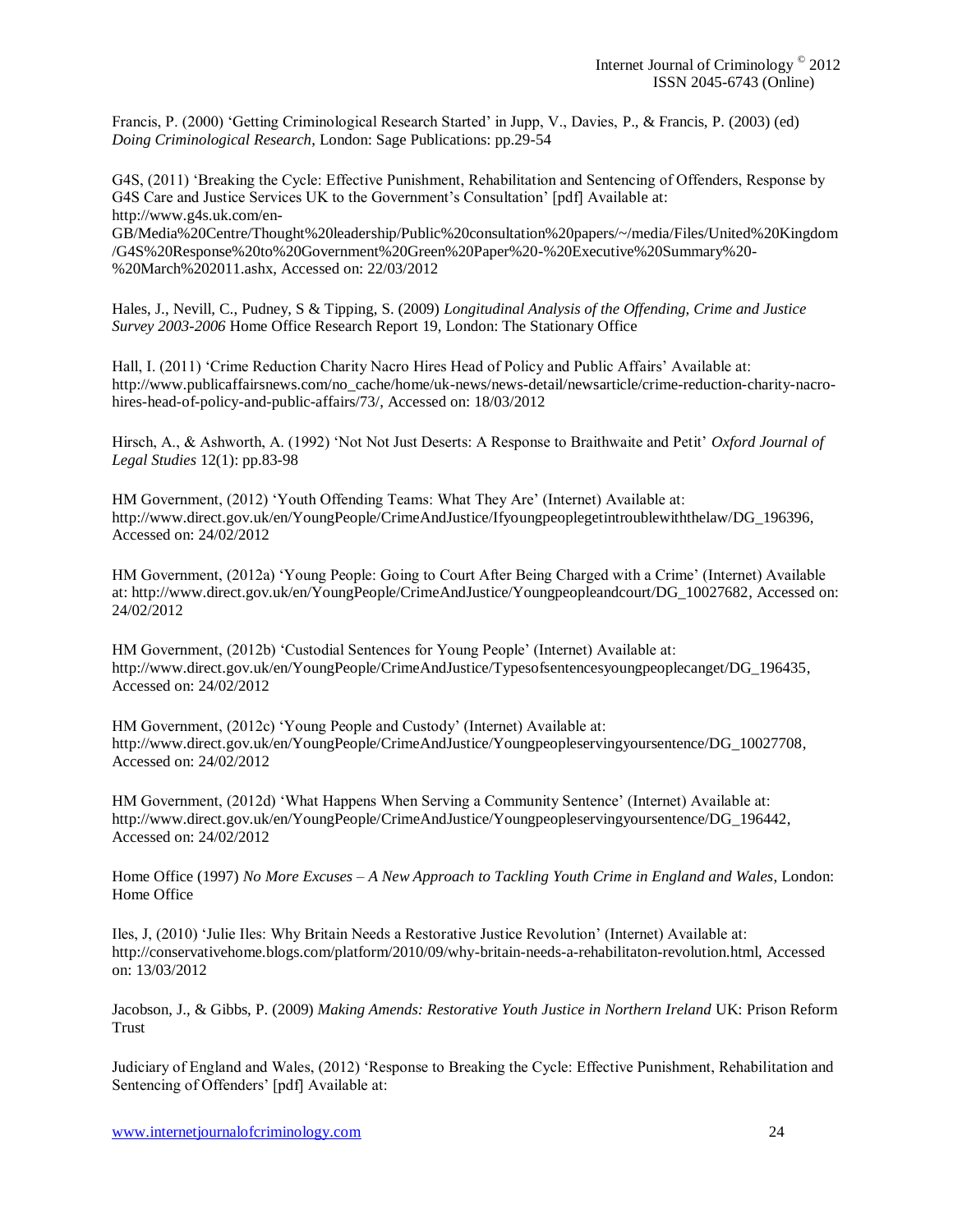[http://www.judiciary.gov.uk/Resources/JCO/Documents/Consultations/judicial-response-green-paper-breaking-the](http://www.judiciary.gov.uk/Resources/JCO/Documents/Consultations/judicial-response-green-paper-breaking-the-cycle.pdf)[cycle.pdf,](http://www.judiciary.gov.uk/Resources/JCO/Documents/Consultations/judicial-response-green-paper-breaking-the-cycle.pdf) Accessed on: 01/03/2012

Jupp, V,. Davies, P., & Francis, P. (2003) *Doing Criminological Research*, London: Sage Publications

Jupp, V. (2000) 'Formulating Research Problems' in Jupp, V,. Davies, P., & Francis, P. (2003) (ed) *Doing Criminological Research*, London: Sage Publications: pp.13-28

JUSTICE, (2011) 'Response to Sentencing Green Paper Breaking the Cycle: Effective Punishment, Rehabilitation and Sentencing of Offenders' [pdf] Available at: [http://www.clinks.org/assets/files/Response%20to%20Sentencing%20Green%20Paper%202011.pdf,](http://www.clinks.org/assets/files/Response%20to%20Sentencing%20Green%20Paper%202011.pdf) Accessed on: 22/03/2012

JUSTICE, (2012) 'About Us' (Internet) Available at: [http://www.justice.org.uk/pages/about-us.html,](http://www.justice.org.uk/pages/about-us.html) Accessed on: 22/03/2012

Koffman, L., & Dingwall, G. (2007) 'The Diversion of Young Offenders: A Proportionate Response?' *Web Journal of Current Legal Issues* 2

Latimer, J., Dowden, C., & Muise, D. (2005) 'The Effectiveness of Restorative Justice Practices: A Meta-Analysis' *The Prison Journal* 85(2): pp.127-144

Laub, J., & Sampson, R. (2001) 'Understanding Desistance from Crime' *Crime and Justice* 28: pp.1-69

Levrant, A., Cullen, F., Fulton, B., Wozniak, J. (1999), 'Reconsidering Restorative Justice: The Corruption of Benevolence Revisited', *Crime and Delinquency*, (45)1: pp.3-27

Marshall, T. (1999) *Restorative Justice: An Overview* London: Home Office

Maruna, S. (1999) 'Desistance and Development: The Psychosocial Process of 'Going Straight', *The British Criminology Conference of Selected Proceedings* 2 pp:1-25

Maruna, S. (2010) M*aking Good: How Ex-Convicts Reform and Rebuild their Lives* Washington: American Psychological Association

McCold, P., & Wachtel, T. (2003) 'In Pursuit of a Paradigm: A Theory of Restorative Justice' [pdf] Available at: [http://www.realjustice.org/uploads/article\\_pdfs/paradigm.pdf,](http://www.realjustice.org/uploads/article_pdfs/paradigm.pdf) Accessed on: 05/03/2012

Ministry of Justice, (2010) *Breaking the Cycle: Effective Punishment, Rehabilitation and Sentencing of Offenders*  UK: The Stationary Office

Ministry of Justice, (2011) *Breaking the Cycle: Government Response* UK: The Stationary Office

Morris, A. (2002) 'Critiquing the Critics: A Brief Response to Critics of Restorative Justice' *British Journal of Criminology* 42(3): pp. 596-615

Nacro, (2011) 'Breaking the Cycle: Effective Punishment, Rehabilitation and Sentencing of Offenders, Nacro's response' [pdf] Available at: [http://www.nacro.org.uk/data/files/green-paper-2605-1-918.pdf,](http://www.nacro.org.uk/data/files/green-paper-2605-1-918.pdf) Accessed on: 01/03/2012

Nacro, (2011a) 'The Scale of Our Success' (Internet) Available at: [/http://www.nacro.org.uk/nacro](http://www.nacro.org.uk/nacro-now/performance/the-scale-of-our-success/)[now/performance/the-scale-of-our-success/,](http://www.nacro.org.uk/nacro-now/performance/the-scale-of-our-success/) Accessed on: 18/03/2011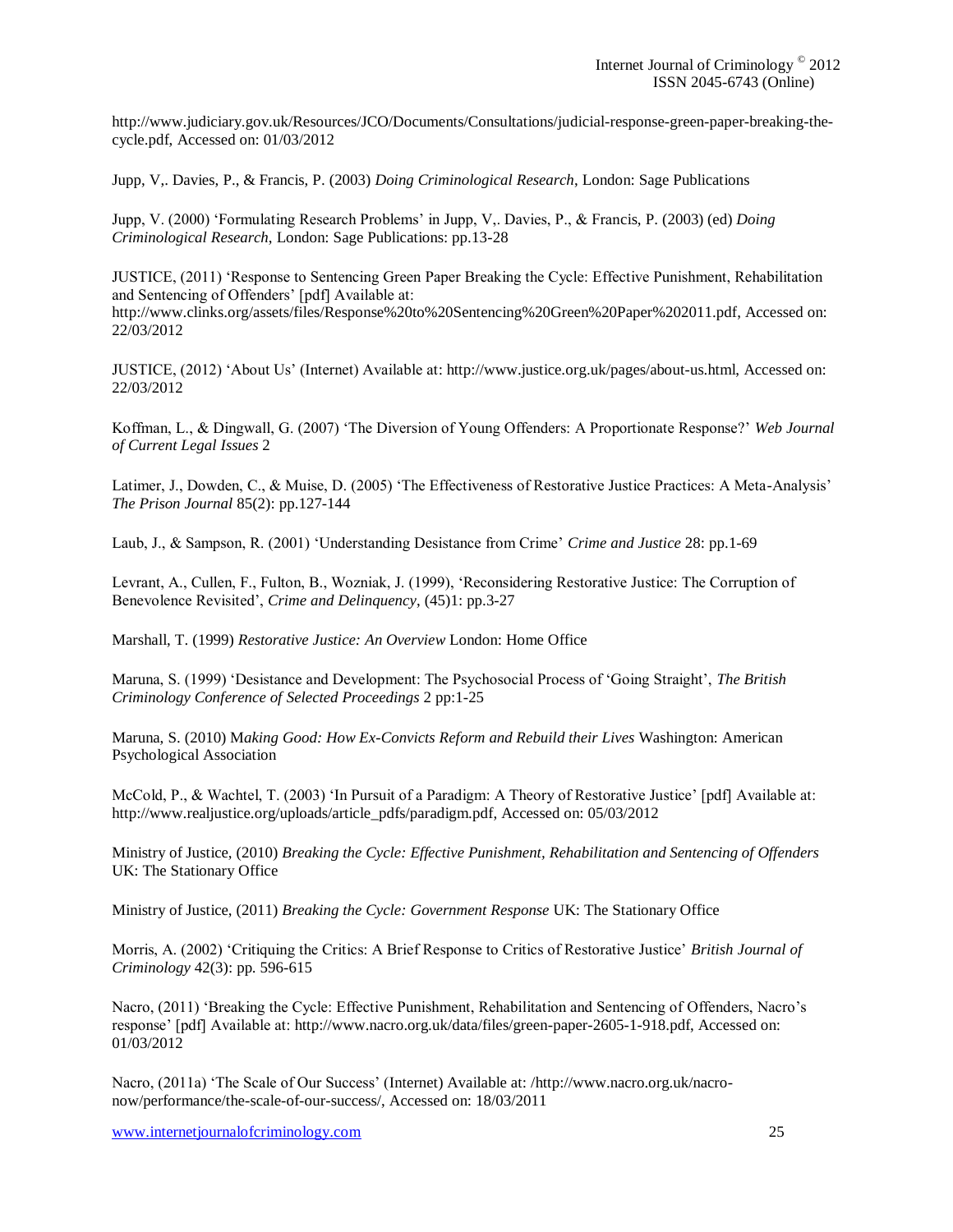Nacro, (2012) 'Nacro in Summary' (Internet) Available at: [http://www.nacro.org.uk/nacro-now/performance/nacro](http://www.nacro.org.uk/nacro-now/performance/nacro-in-summary,942,NAP.html)[in-summary,942,NAP.html](http://www.nacro.org.uk/nacro-now/performance/nacro-in-summary,942,NAP.html) Accessed on: 18/03/2012

Nacro, (2012a) 'Frequently asked Questions about Nacro' (Internet) Available at: [http://www.nacro.org.uk/footer/faqs/,](http://www.nacro.org.uk/footer/faqs/) Accessed on: 18/03/2012

Nottinghamshire County Council, (2012) 'Youth Offending' (Internet) Available at: [http://www.nottinghamshire.gov.uk/youthoffending,](http://www.nottinghamshire.gov.uk/youthoffending) Accessed on: 24/02/2012

NSPCC, (2011) 'Consultation Response: Breaking the Cycle: Effective Punishment, Rehabilitation and Sentencing of Offenders' [pdf] Available at: [http://www.nspcc.org.uk/Inform/policyandpublicaffairs/consultations/2011/breaking\\_the\\_cycle\\_wdf81276.pdf,](http://www.nspcc.org.uk/Inform/policyandpublicaffairs/consultations/2011/breaking_the_cycle_wdf81276.pdf) Accessed on: 02/03/2012

NSPCC, (2012) 'Constitution and Governance of the NSPCC' (Internet) Available at: [http://www.nspcc.org.uk/what-we-do/about-the-nspcc/how-nspcc-is](http://www.nspcc.org.uk/what-we-do/about-the-nspcc/how-nspcc-is-organised/constitution/constitution_wda72246.html)[organised/constitution/constitution\\_wda72246.html,](http://www.nspcc.org.uk/what-we-do/about-the-nspcc/how-nspcc-is-organised/constitution/constitution_wda72246.html) Accessed on: 18/03/2012

Office for National Statistics, (2011) 'Populations Estimates: Total Persons for the UK, Constituent Countries and Regions – Mid 1971 to Mid 2010' (Internet) Available at: http://www.ons.gov.uk/ons/rel/pop-estimate/populationestimates-for-uk--england-and-wales--scotland-and-northern-ireland/population-estimates-timeseries-1971-tocurrent-year/index.html, Accessed on: 17/03/2012

Page, B., Shapiro, R & Dempsey, G. (1987) 'What Moves Public Opinion' *The American Political Science Review* 81(1): pp.23-44

Pali, B. & Pelikan, C. (2010) *Building Social Support for Restorative Justice: Media, Civil Society and Citizens,* European Forum for Restorative Justice 2010, Leuven: European Forum for Restorative Justice

Panorama, (2011) 'Meet the Burglars' BBC One, 8:30pm, 21/11/2011

Parliamentary Joint Committee on Human Rights, (2010) *Children's Rights: Government Response to the Committee's Twenty-fifth Report of Session 2008-09* London: The Stationary Office

Pearson, F., Lipton, D., Cleland, C & Yee, D. (2002) 'The Effects of Behavioural/Cognitive Behavioural Programs on Recidivism' *Crime and Delinquency* 48(3): pp. 476-496

Piquero, A. (2004) 'Somewhere Between Persistence and Desistance: the Intermittency of Criminal Careers' in Maruna, S., & Immarigeon R., (2004) (ed.) *After Crime and Punishment: Pathways to Offender Reintegration* Cullompton: Willian Publishing

Poulson, B. (2003) 'A Third Voice: A View of Empirical Research on the Psychological Outcomes of Restorative Justice' *Utah Law Review* 1: pp.167-203

Puech, K., & Evans, R. (2001) 'Reprimands and Warnings: Populist Punitiveness or Restorative Justice?' *Criminal Law Review* pp.794-805

Remedi, (2011) 'Day Two: Communication Skills & The RJ Process' Unpublished

Restorative Justice Council, (2011) 'About the Restorative Justice Council' (Internet) Available at: http://www.restorativejustice.org.uk/what is restorative justice/, Accessed on: 15/11/2011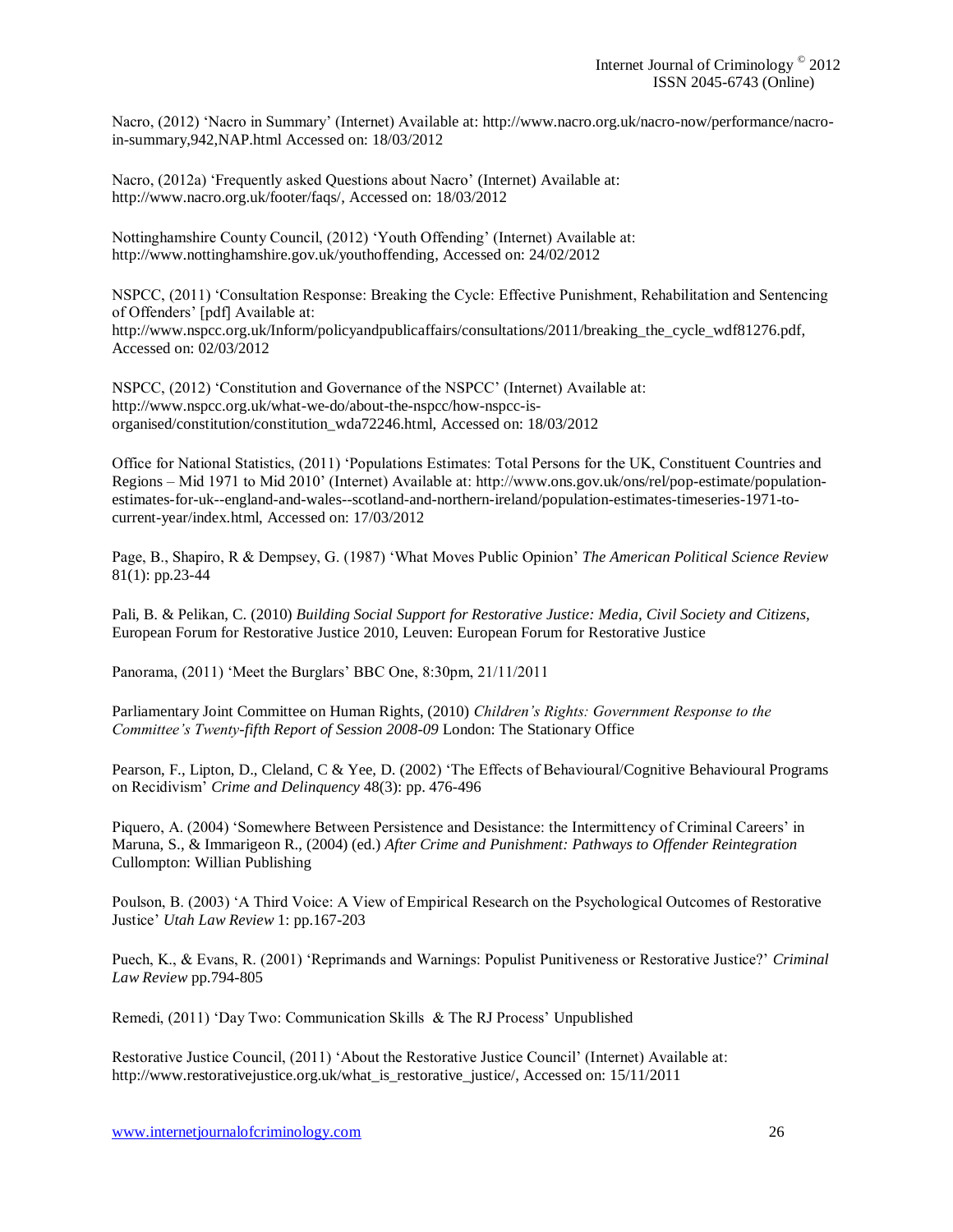Restorative Justice Council, (2011) 'What is Restorative Justice?' (Internet) Available at: http://www.restorativejustice.org.uk/what is restorative justice/, Accessed on:  $15/11/2011$ 

Restorative Justice Council, (2011a) 'About the Restorative Justice Council' (Internet) Available at: http://www.restorativejustice.org.uk/about\_the\_rjc/, Accessed on: 15/11/2011

Restorative Justice Council, (2011b) 'Restorative Justice Works' Available at: [http://www.restorativejustice.org.uk/restorative\\_justice\\_works/,](http://www.restorativejustice.org.uk/restorative_justice_works/) Accessed on: 13/03/2012

Robinson, G & Shapland, J. (2008) 'Reducing recidivism: a task for restorative justice?' *British Journal of Criminology* 48(3): pp.337-358

Sky News, (2011) 'Crime Victims Turning to Restorative Justice' (Internet) Available at: [http://news.sky.com/home/uk-news/article/16109374,](http://news.sky.com/home/uk-news/article/16109374) Accessed on 13/03/2012

Smith, D. (2006) *Social Inclusion and Early Desistance from Crime* [pdf] Available at: [http://www.law.ed.ac.uk/cls/esytc/findings/digest12.pdf,](http://www.law.ed.ac.uk/cls/esytc/findings/digest12.pdf) Accessed on: 25/02/2012

The Centre for Social Justice, (2012) 'Response to the Government's Sentencing and Rehabilitation Green Paper Breaking the Cycle December 2010: The Bold 'Rehabilitation Revolution' is Integral to Reducing Crime' (Internet) Available at: [http://www.centreforsocialjustice.org.uk/client/downloads/JusticeGreenPaper.Dec10.pdf,](http://www.centreforsocialjustice.org.uk/client/downloads/JusticeGreenPaper.Dec10.pdf) Accessed on: 22/03/2012

The Children's Legal Centre, (2011) 'Breaking the Cycle: The Effective Punishment, Rehabilitation and Sentencing of Offenders, Response by the Children's Legal Centre' [pdf] Available at: [http://www.childrenslegalcentre.com/userfiles/file/Effective%20Punishment\\_%20Rehabilitation%20and%20Senten](http://www.childrenslegalcentre.com/userfiles/file/Effective%20Punishment_%20Rehabilitation%20and%20Sentencing%20of%20Offenders.pdf) [cing%20of%20Offenders.pdf,](http://www.childrenslegalcentre.com/userfiles/file/Effective%20Punishment_%20Rehabilitation%20and%20Sentencing%20of%20Offenders.pdf) Accessed on: 02/03/2012

The Children's Legal Centre, (2012) 'Coram Children's Legal Centre' (Internet) Available at: [http://www.childrenslegalcentre.com/,](http://www.childrenslegalcentre.com/) Accessed on: 18/03/2012

The Children's Legal Centre, (2012a) 'About Coram Children's Legal Centre' (Internet) Available at: [http://www.childrenslegalcentre.com/index.php?page=about\\_us,](http://www.childrenslegalcentre.com/index.php?page=about_us) Accessed on: 18/03/2012

The Harvard Crimson, (2011) 'Gluecks' Study of 500 Juvenile Delinquents Determines Root Causes of Criminal Behaviour' (Internet) Available at[: http://www.thecrimson.com/article/1952/4/11/gluecks-study-of-500-juvenile](http://www.thecrimson.com/article/1952/4/11/gluecks-study-of-500-juvenile-delinquents/)[delinquents/,](http://www.thecrimson.com/article/1952/4/11/gluecks-study-of-500-juvenile-delinquents/) Accessed on: 04/04/2012

The Mirror, (2010) 'Mugging Victim Zoe Harrison 'Helped to Recover' by Meeting Her Attacker Aaron Burns via Restorative Justice' (Internet) Available at: [http://www.mirror.co.uk/news/uk-news/mugging-victim-zoe-harrison](http://www.mirror.co.uk/news/uk-news/mugging-victim-zoe-harrison-helped-209420)[helped-209420,](http://www.mirror.co.uk/news/uk-news/mugging-victim-zoe-harrison-helped-209420) Accessed on: 13/03/2012

The Observer, (2004) 'Face to Face, a Victim Seeks Justice from Her Burglar' (Internet) Available at: [http://www.guardian.co.uk/uk/2004/dec/05/ukcrime.prisonsandprobation,](http://www.guardian.co.uk/uk/2004/dec/05/ukcrime.prisonsandprobation) Accessed on: 13/03/2012

The Sentencing Council (2012) 'Breaking the Cycle: Effective Punishment, Rehabilitation and Sentencing of Offenders Response from the Sentencing Council' [pdf] Available at: http://sentencingcouncil.judiciary.gov.uk/docs/Sentencing Council - Green Paper Response.pdf, Accessed on: 22/0/2012

The Sun, (2012) 'Our Son's Death Helped Diabetic Become a Dad … Now we Want a New Life for His Killer Too: Grieving Parents' Astonishing Pledge of Forgiveness' (Internet) Available at: